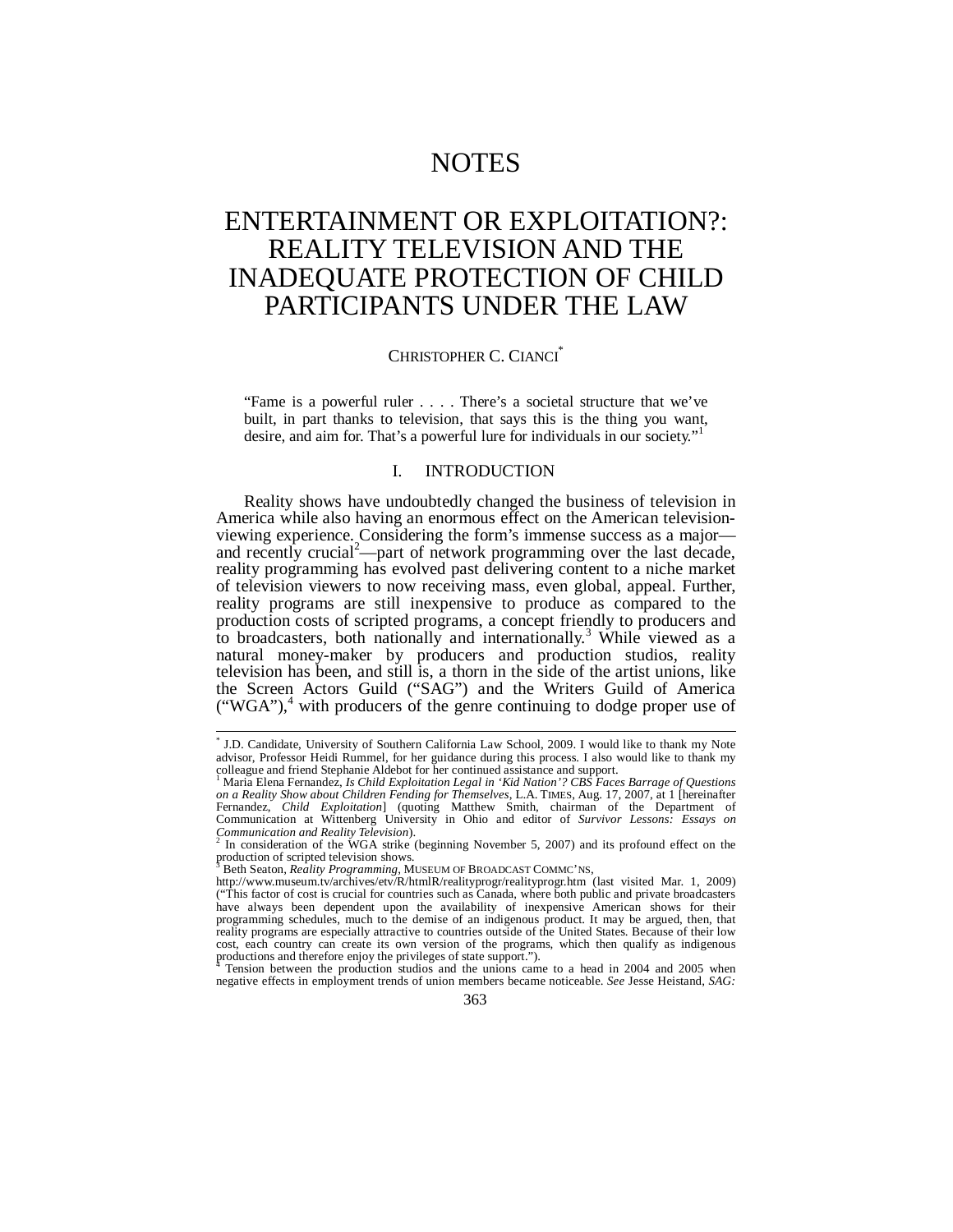their members, arguing that reality shows are not in need of members' skills.<sup>5</sup> Demands from unions to alter their practices of hiring nonunionized talent and drafting contracts with ambiguous language as to jurisdiction have largely been ignored by producers and have not resulted in the degree of change sought by the unions.<sup>6</sup> The tension between the producers of reality programming and the unions over the amount of creativity requiring talent in reality shows highlights the central paradox of "reality TV:" its realism is subjective. In other words, reality programming is not striving for factual accuracy in its presentation of the  $\text{``real$;''7$}$  instead, bias is key, with context defined by the choices made by editors and/or producers regarding the order of events, as well as the overall structure of the presentation. But, by claiming that reality shows are unscripted and that they present actual occurrences uninfluenced by creative processes, producers are able to justify reality programming as an exception to standard rules governing television productions. Disturbing enough are the exceptions the unions have taken aim at (i.e. reduced, or in some cases, no payment of overtime, non-union hires, etc.), but the emergence of the reality show *Kid Nation* brought this debate to another level, by shifting the focus of concern away from the employment of the production crew to the recruitment and handling of participants—specifically *child participants*.

The success of a reality show is heavily dependent upon the creativity or innovativeness of the show's concept. In general, it seems, the edgier or more bizarre the subject matter, the better the program's initial ratings. Certainly, by pushing the boundaries of what is culturally acceptable in its

http://query.nytimes.com/gst/fullpage.html?res=9D03E2DE1F39F936A15752C0A9629C8B63.

http://www.hollywoodreporter.com/hr/content\_display/news/e3ia80f69a7374eff9d76cda1e8cf0aed86. 7 "Real" is defined in Merriam-Webster as "not artificial, fraudulent, or illusory," and "reality" is defined as "something that is neither derivative nor dependent but exists necessarily." The concept of the "real" in reality shows is purposefully contrived, by making what was once real into the unreal. In other words, the "real" is confrontational; reality television, however, has the effect of distancing viewers from that confrontation.

l

*Reality TV Still Hurting Actors*, BACK STAGE WEST, Oct. 13, 2005, *available at*  http://www.allbusiness.com/services/amusement-recreation-services/4393408-1.html ("The which represents 120,000 performers, said 40,826 roles were cast last year. The losses mostly were concentrated in episodic television, where reality TV was blamed for a 10.2 percent decrease (3,523 roles) in roles compared with the previous year. As evidence, SAG said that prime-time reality programming had increased from an average of 15 hours per week to 22 hours per week in 2004."); Sharon Waxman, *Union Plans to File Suit for Reality TV Workers*, N.Y. TIMES, June 29, 2005, *available at* http://www.nytimes.com/2005/06/29/arts/television/29real.html; Jim Rendom, *Unions Aim to Share in the Success of Reality TV*, N.Y. TIMES, Jan. 25, 2004, *available at* 

Producers of reality programming, for instance, argue that since reality shows are mostly, if not entirely, unscripted, there is no writer. The WGA counters that the process of creating captivating scenarios, culling raw material, and forming it into a narrative constitutes writing and should fall under its contract. *See* Maria Elena Fernandez, *'Kid Naton' Puts Hollywood Labor Tension into Sharp Focus: Child Welfare Concerns Add to Union Disputes over Reality Shows*, L.A. TIMES, Aug. 29, 2007, at 1 [hereinafter Fernandez, *Hollywood Labor Tension*] ("Producers have admitted to writing scenarios that contestants are asked to carry out. And contestants have revealed that they work long hours and are often asked to do different takes of scenes to make them more interesting and controversial. For these reasons, union representatives argue that the shows have writers who should be compensated according to union guidelines and that some contestants are performers who could be covered under collective bargaining agreements.").

 $6$  Jurisdiction over reality programming (i.e. exactly if and how the WGA's Minimum Basic Agreement ("MBA") should apply) was a major issue during the recent WGA strike. However, all demands for reality TV and animation jurisdiction were formally removed from the negotiations table (although organizing efforts in this area have continued). Carl DiOrio, *WGA Drops Reality Demands*, HOLLYWOOD REPORTER, Jan. 23, 2008, *available at*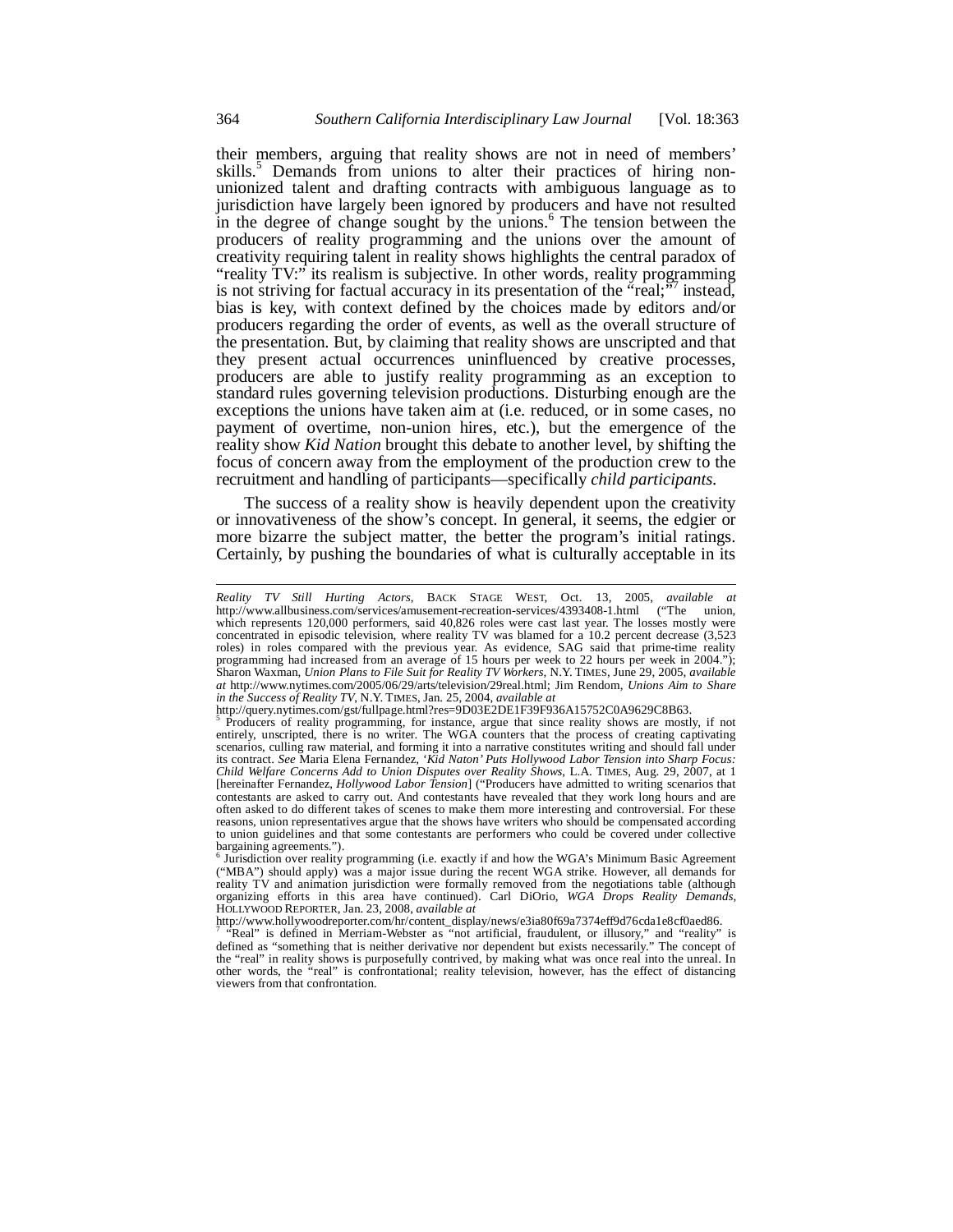subject matter—and thereby bringing media attention to itself—a show can create enough of a "buzz" such that viewers who might not have originally shown interest in the show tune in to watch at least the first few episodes out of pure curiosity. Granted, going too far with a show's subject matter can create controversy with greater negative consequences for the show than positive ones, resulting potentially in the show's cancellation or it not even being aired.<sup>8</sup> Typically, though, such controversies stem from moral criticisms formulated by those concerned more with the "message" of the show and less with the health or safety risks affecting participants in the show.<sup>9</sup> However, mainly because the show's participants were children, *Kid Nation* brought with it immense criticism about the health and safety of its participants. The criticism was not only directed at the audacity of the producers who produced the show and the carelessness of parents who signed their children up for it, but also at the failure of labor law to adequately protect these child participants, on many levels.<sup>10</sup> For some critics, never had the exploitation of children on reality television been so clear, so apparent: *Kid Nation* became a vivid example of society's obsession with fame, money, and being entertained even at the expense of its most innocent members.

This Note seeks to identify and critically examine the very fine line between child performers on narrative television productions and child participants on reality television shows—a line on which producers have relied to avoid certain legal ramifications of employing minors in reality programming. I use *Kid Nation* as a case study for this analysis. Section II of this Note provides a narrative of the *Kid Nation* controversy, highlighting in particular the more egregious aspects of the participant agreement signed by parents of the children in the show, as well as the various claims made by parents and officials before the release of the show. Section III details the laws already in place that address child labor in the entertainment industry, focusing on what restrictions have been set and how far they reach (i.e. limitations, if any, on jurisdiction and on exactly who is protected under these laws). This Section looks specifically at federal, California, New York, and recent New Mexico law and offers suggestions for further improvement. Section IV provides independent analysis on the

 $\overline{a}$ 

<sup>8</sup> *See, e.g.*, Kevin Young, *How Reality TV Shocked the World*, BBC NEWS, May 29, 2007, *available at* http://news.bbc.co.uk/1/hi/entertainment/6700327.stm. The controversy surrounding *Kid Nation* came to a head roughly three weeks before the show was actually scheduled to air. Discussion of the show arose a good two *months* prior to its air date. *See, e.g.*, James Hibberd, *The Founding of 'Kid Nation:' How CBS Navigated Legal, PR and Logistical Shoals to Produce Key Show*, ELEC. MEDIA, July 16, 2007. Many critics called for CBS to pull the show before its air date. Yet, the show was not pulled and aired to mediocre ratings—ratings which were expected to be much higher due to the media blitz over its controversial elements.

Arguably, a lot of leeway is given by the media to adults who consent to participate in the more bizarre or controversial reality shows, in that, as long as their consent is informed and they do not harm others in the process, adult participants are free to do what they want. While this "pass" in the media might be justified, greater consideration should be given as to what constitutes "harm to others."

Section III and IV of this Note explicitly address the inability of current laws to protect these children. My focus will primarily be on labor law and the degree to which the rights of child performers are still left unprotected. The caveat to this is that, according to CBS, the children of *Kid Nation* were not legally "working," but rather "participating" in a filmed camp-like experience. Therefore, the labor laws protecting child workers in New Mexico—as well as California laws protecting resident child performers with contracts executed in California—did not apply. Sections II, III, and IV examine this issue in greater detail.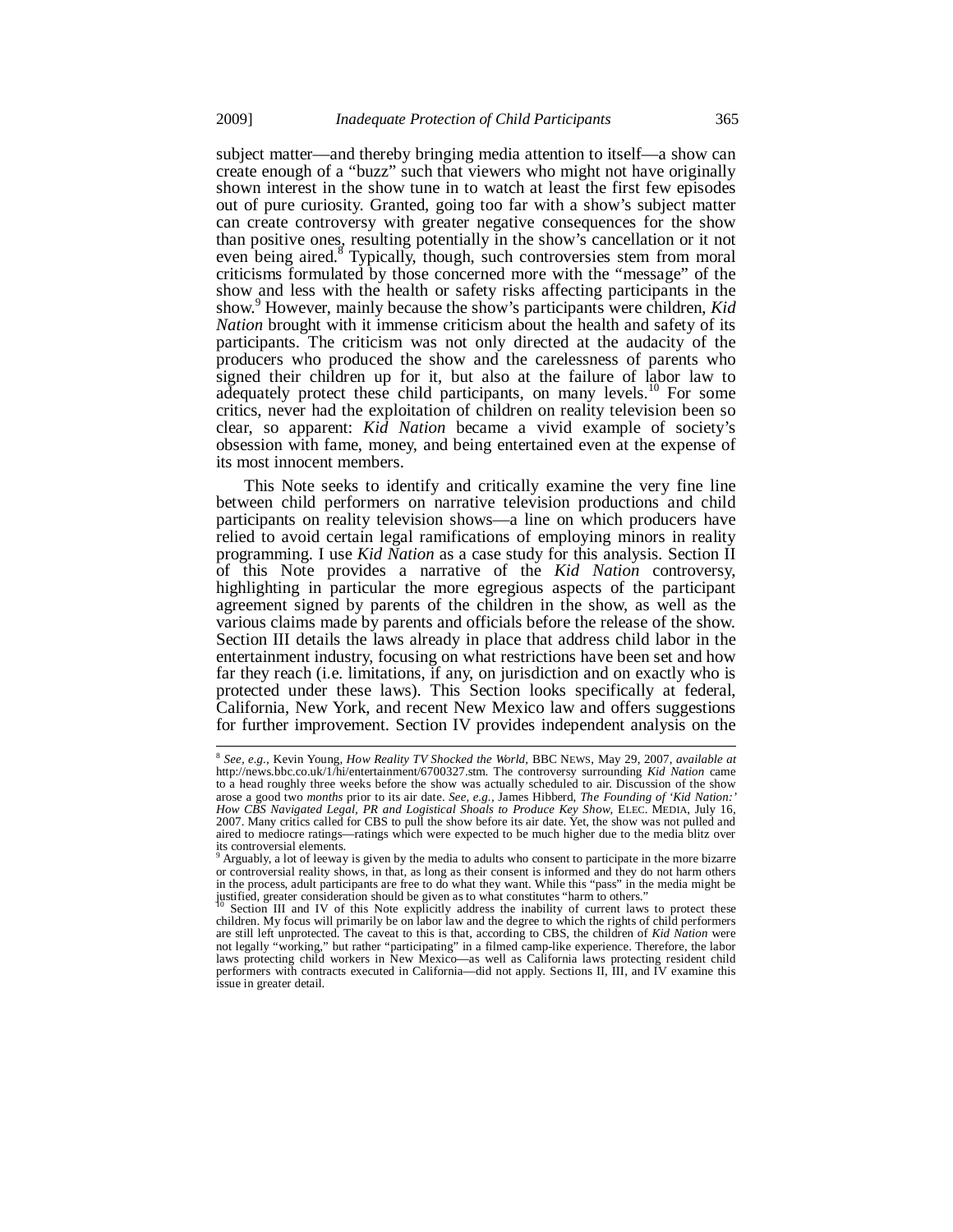unique and precarious situation of child participants. I work here to define the rights of these children and the duties owed to them with regard to health and safety. I analyze the situation partly from a moral perspective, offering up as support for my arguments for enhanced legal protection the basic premises that children have extraordinary value and that both society and the law should work towards promoting greater care and respect for their rights.

## II. THE *KID NATION* CONTROVERSY

Until *Kid Nation*, no reality show had focused on taking a group of children from their homes and placing them in unknown situations, forced to deal with whatever arises and recording the results. $^{11}$ 

## A. THE SHOW

The premise of the reality show *Kid Nation* was to take forty children, ages eight to fifteen, place them in a New Mexico "ghost town" for forty days, and see if they could build a working society without the assistance or guidance of adults, including their parents.<sup>12</sup> The children were to transform the "'completely dead . . . former mining town' of Bonanza City, New Mexico, into a functioning community"<sup>13</sup> and learn the virtues of creative thinking, collaboration, and cooperation along the way. According to the executive producer of the show, Tom Forman, *Kid Nation* was deliberately designed as a kind of social experiment to allow children to "'prove to adults that they were capable of doing more than anyone thought they could ever do."<sup>14</sup> Ghen Maynard, Executive Vice President of Alternative Programming for the Central Broadcasting System ("CBS"), characterized *Kid Nation* as a show that "really put young kids to the test."15 But what was the show actually testing? Was *Kid Nation* testing whether children could come up with an innovative, efficient way to organize and maintain a community? Or was it really testing how long the

j

<sup>&</sup>lt;sup>11</sup> Edward Wyatt, *A CBS Reality Show Draws a Claim of Possible Child Abuse*, N.Y. TIMES, Aug. 18,

<sup>2007,</sup> at B7 [hereinafter Wyatt, Draws Possible Child Abuse Claim].<br><sup>12</sup> Edward Wyatt, CBS Was Warned on 'Kid Nation,' Documents Show, N.Y. TIMES, Aug. 22, 2007, at<br>A13 [hereinafter Wyatt, CBS Was Warned]. The show's taglin failed?" Rodney Ho, *'Kid Nation' under Probe before Debut*, ATLANTA J. & CONST., Sept. 19, 2007, at E1. 13 Hibberd, *supra* note 8 ("According to the CBS preview, 'Nation' charges 40 kids with 'fixing their

forefathers' mistakes' by rebuilding [and turning] the 'completely dead . . . former mining town' of Bonanza City, New Mexico, into a functioning community."). The show was actually shot at the Bonanza Creek Movie Ranch, a privately owned movie set featured in films such as *Silverado* and *All the Pretty Horses*. It was built on the ruins of the old Bonanza City, with only a few of the original structures remaining. Hibberd, *supra* note 8.

<sup>&</sup>lt;sup>14</sup> Cynthia Littleton, *Eye Is Standing Behind Its 'Kid'*, DAILY VARIETY, Aug. 24, 2007.<br><sup>15</sup> Fernandez, *Child Exploitation*, *supra* note 1 ("CBS Executive Vice President of Alternative Programming Ghen Maynard attempted to 'wake up the attention' of children with a program that allowed them to 'identify with people of their own age,' he said in an interview. 'I thought it could be a way to try to get some attention on a broadcast level for a new kind of show, one that really put young kids to the test.'").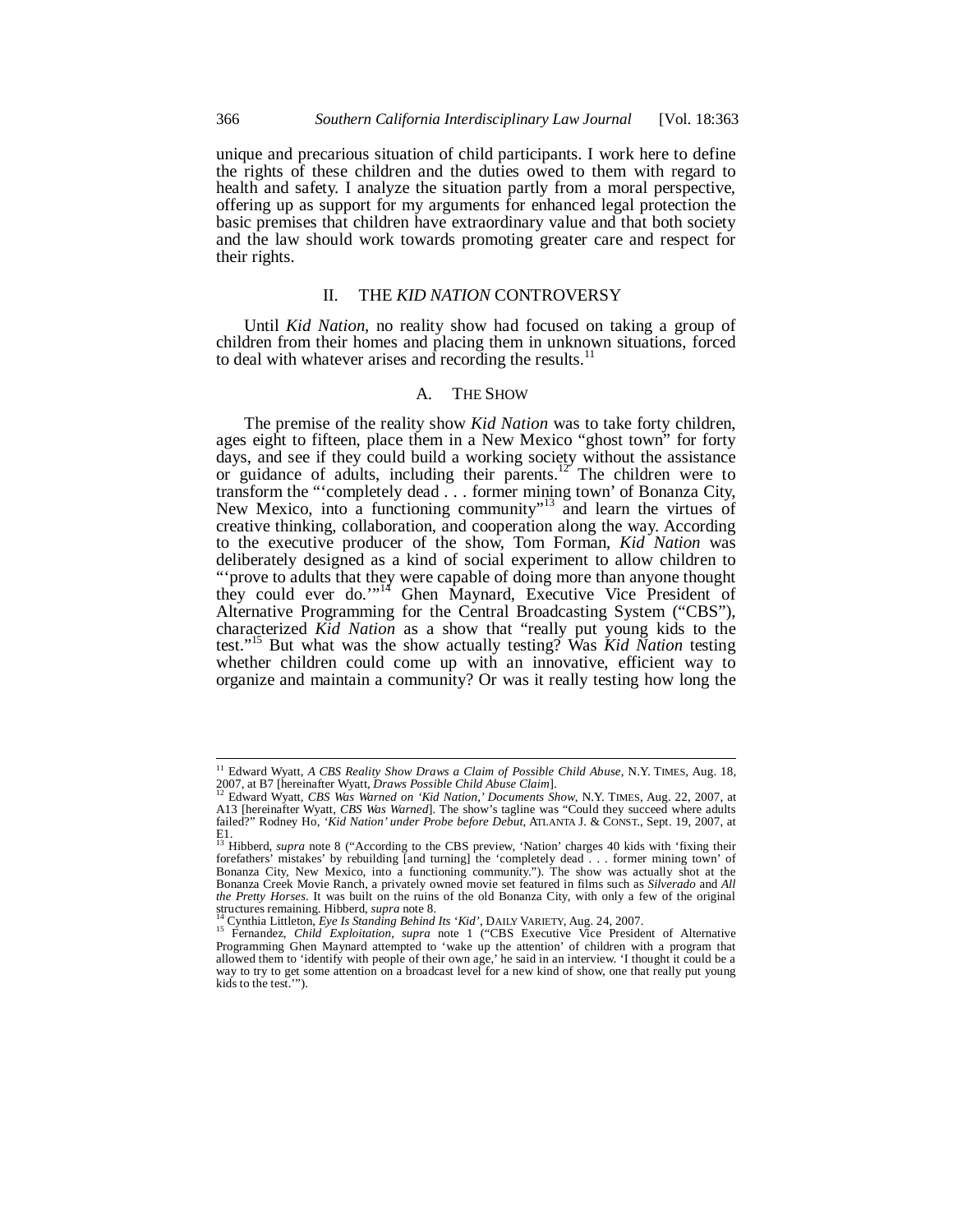children could subsist in an environment with no adults and no modern amenities: how long before they "break" and want to go home?<sup>16</sup>

The children ultimately had very little say about the actual structure of their "community-building" experience.17 The kids were divided into four color-coded districts by the show's producers, and, every three days, the districts competed against each other on a physical or mental challenge, or a "showdown," the outcome of which determined their work and corresponding compensation for that episode.<sup>18</sup> "Upper class" status was earned by the first-place team, and they received \$1 in "buffalo nickels," the town's currency.<sup>19</sup> The upper class team members were not required to work and could do whatever they wanted.<sup>20</sup> The second-place team earned "merchant" status and earned fifty cents for running the stores.<sup>21</sup> "Cooks" were third-place team members and earned twenty-five cents for cooking all meals and washing dishes. $^{22}$  The last team received "laborer" status and earned ten cents for cleaning the entire town,  $^{23}$  including the portable toilets shared by all forty children. The laborers also had to haul in drinking water for the town from a distant well, care for the town's farm animals, and do a number of other unpleasant, often unsanitary, chores.<sup>24</sup> Then, "[i]f every resident of Bonanza City completed the challenge, the town would get a reward—a choice between something they needed and something they wanted."25 This reward was chosen by the Town Council, or "kid government," which was made up of one representative from each of the four districts.<sup>26</sup> The Council also got to choose at the end of every three-day cycle which child deserved to win a gold star worth  $$20,000.<sup>27</sup>$  The final episode of the show dissolved all four districts and featured a final "showdown" that the town had to successfully complete in order to earn the right to give away three additional gold stars, each worth \$50,000, to also be awarded by the Council to the most deserving participants.<sup>2</sup>

į

- 
- 

<sup>&</sup>lt;sup>16</sup> The emotional reactions to other contestants and to being away from home for an extended period of time, the feelings of stress and disappointment when "showdowns" are unsuccessful, and the torment experienced when the children are forced to do unpleasant, unsanitary chores are all part of the drama or "entertainment factor" of the show. *See* James Bone, *Drinking Bleach and Being Bullied on 'Lord of the Flies' Reality Show*, TIMES (U.K.), Aug. 25, 2007.<br><sup>17</sup> *See Ellen Goodman, Barbarians at the 'Kid Nation' Gate*, BOSTON GLOBE, Sept. 28, 2007, at 15A

<sup>(&</sup>quot;But the real founding fathers of 'Kid Nation' leave little to chance or choice. It's the producers, not the so-called pioneers, who determine the structure of the town called Bonanza. It's the adults who lay the cultural grid down the main street."); *see also* Marilyn Elias, *One 'Kid Nation' Under Fire: TV Reality Show Could Do Damage, Critics Say*, USATODAY, Sept. 26, 2007, at 7D ("It's not really a 'kid nation' at all because adults quickly move in to structure the society and set rules, adds Michael Brody, a Washington, D.C., child psychiatrist who teaches about kids and media at the University of Maryland.").<br><sup>18</sup> Fernandez, *Child Exploitation*, *supra* note 1.<br> $\frac{19}{20}$ *Id.* 

<sup>&</sup>lt;sup>26</sup><br>
<sup>21</sup><br>
<sup>21</sup><br>
<sup>21</sup><br>
<sup>21</sup><br>
<sup>21</sup><br>
<sup>21</sup><br>
<sup>24</sup><br>
Lilleton, *supra* note 14.<br>
<sup>25</sup><br>
<sup>24</sup> Lilleton, *supra* note 14.<br>
<sup>25</sup> Fernandez, *Child Exploitation*, *supra* note 1.<br>
<sup>25</sup><br>
<sup>27</sup> *Id.* The winners of gold stars were giv

in town. 28 Kid Nation on CBS, *Recap: Episode 113*, CBS.COM,

http://www.cbs.com/primetime/kid\_nation/shows/ep13/index.php (last visited Mar. 1, 2009).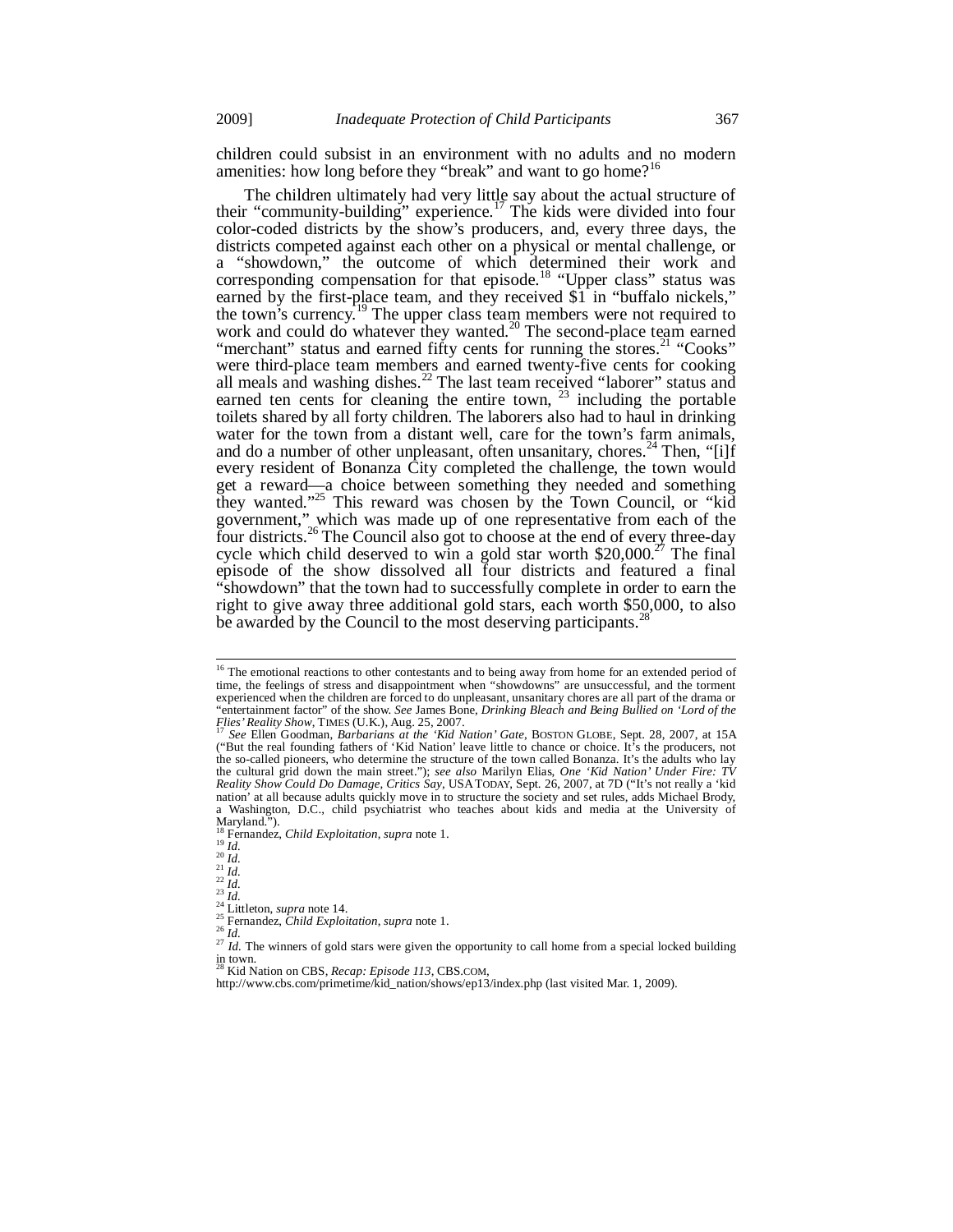Thus, for forty days, beginning in April 2007, the children lived in Bonanza City "on the show," with cameras recording their every move, whether they were talking, eating, working, playing, fighting, or crying.<sup>29</sup> "'We would wake the kids at 7 a.m. and were shooting them until sometimes midnight," related a member of the show's production crew.<sup>30</sup> Days were undoubtedly long for these children. There were also always some children kept extremely busy for many hours each day completing the chores that had been assigned to them.<sup>31</sup> The nature and the amount of chores the children had to complete, as determined by their class status for each three-day period, dictated how long the kids would have to "work" per day (i.e. what time they would be forced to begin their chores and what time they would actually finish them).<sup>32</sup> This rigorous structure for a reality show that young children were missing over a month of school to participate in began to draw concerns from watchdog groups during the summer after the show was produced. Once the concerns of these groups were validated by claims of child injuries during filming, reports of the deliberate skirting of child labor laws by producers, and release into the public domain of the egregious agreement signed by parents of the child participants, it was only a matter of time before controversy over *Kid Nation* erupted onto the national stage.

## B. THE AGREEMENT

Before participation was granted to child applicants by the producers of *Kid Nation*, the parents or legal guardians of the minors were required to sign, along with the children, a twenty-two page participant agreement.<sup>3</sup> According to the agreement, the children were required to do basically whatever producers instructed them to do, twenty-four hours a day, seven days a week, or risk being expelled from the show.<sup>34</sup> Producers were given the option of providing participants with a stipend, but solely for the purpose of covering a child's incidental expenses and not as compensation for employment.<sup>35</sup> In fact, the contract directly states that participation in the show would not be employment and that the children would not be entitled to wages, salary, or other compensation.<sup>36</sup> When information was

<sup>&</sup>lt;sup>31</sup> Wyatt, *CBS Was Warned*, *supra* note 12 ("[M]ost of the children were required to work 14 hours or longer per day."). 32 The producers of the show claimed the children "set their own hours." *See* Wyatt, *Draws Possible* 

*Child Abuse Claim*, *supra* note 11. Clearly, however, the hours the children worked depended on the chores they were assigned to do as a result of their class status. Hours were undoubtedly the harshest for the laborers.

<sup>33</sup> Participant Agreement between Minor and Producers for "The Manhattan Project." *No Human Rights in "Kid Nation*", THE SMOKING GUN, Aug. 23, 2007, http://www.thesmokinggun.com/archive/years/2007/0823071kidnation1.html.

<sup>34</sup> Edward Wyatt, *'Kid Nation' Parents Gave Show Free Rein*, N.Y. TIMES, Aug. 23, 2007, at E1 [hereinafter Wyatt, *Parents Gave Show Free Rein*]. 35 Participant Agreement, *supra* note 33, at 1 ("Producer may award stipends to participants who have

been selected to participate, and who do participate, in the Program. I acknowledge and agree that such stipend is being provided, if at all, solely for the purpose of covering the Minor's incidental expenses and is not, in any way whatsoever, a wage, salary or other indicia of employment.").<br><sup>36</sup> *Id.* at 10 ("I agree that, if the Minor is selected by the Producers to be a participant, the Minor's

appearance as a participant in the Program is not employment and is not subject to any union or guild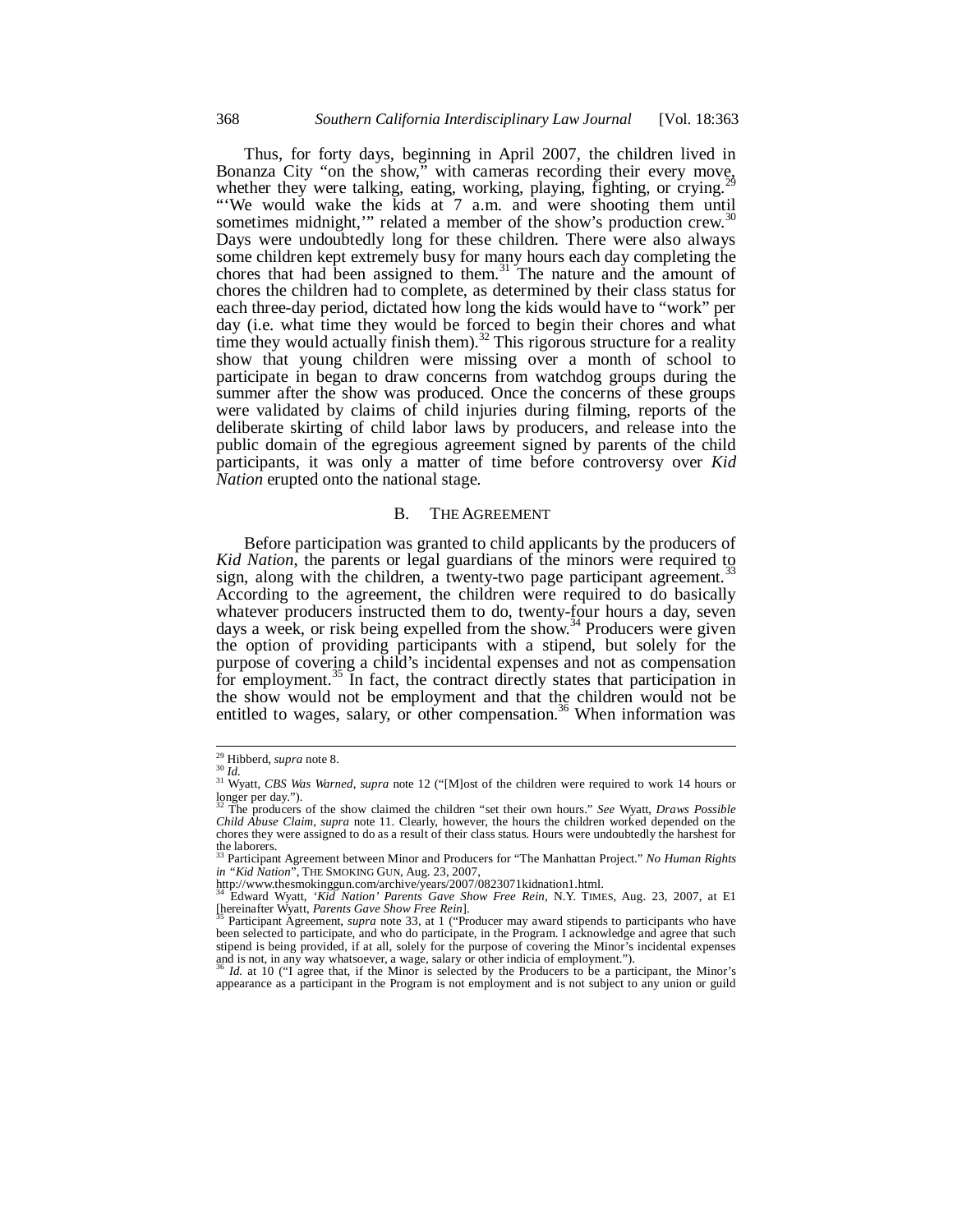publicly disclosed about the living conditions on-set, the number of hours the children did chores, and the kinds of chores they were asked to do, producers pointed to this provision to show that both parents and children were on notice of the fact that participation in *Kid Nation* would not constitute employment and that, therefore, there should have been no expectancy on the part of either parents or children that the production or process would be subject to state or federal labor regulations.<sup>3</sup>

Parents were also technically on notice that their children might be exposed to a variety of hazards and conditions that could cause the children serious injury, illness, or even death. $38$  By signing the contract, parents assumed these risks on behalf of their children and waived any right to sue CBS and/or the producers of the show on related claims: $3$ 

I understand that the Program may take place in inherently dangerous travel areas that may expose the Minor and other participants to a variety of unmarked and uncontrolled hazards and conditions that may cause the minor *serious bodily injury*, *illness*, or *death*, including, without limitation: general exposure to extremes of heat and cold; crime; water hazards; floods; drowning; treacherous terrain; collision with objects, including those submerged below water surfaces; [etc.] . . . I voluntarily and fully accept and assume these risks on behalf of the Minor and myself and understand and acknowledge that the waivers, releases and indemnities in this Participant Agreement expressly apply to these risks.<sup>40</sup>

Parents also waived the right to assert any claim based on the producers' failure to conduct background checks or investigations, including physical or mental examinations, on other participants.<sup>41</sup> Further, they assumed the risk of their child getting pregnant and/or contracting an illness, a sexually transmitted disease, or HIV as a result of an "intimate relationship" with another participant or person:

I understand that if the Minor chooses to enter into an intimate relationship of any nature with another participant or any other person, the Minor does so without any influence by the Producers and the Minor and I hereby assume any and all risks that may be associated with any relationship, including, without limitation, *emotional distress*, *illness*, *sexually transmitted diseases*, *HIV*, and *pregnancy*, if applicable. Without in any way limiting the scope of this Participant Agreement, I hereby

l

collective bargaining agreement or any state or federal labor regulations, and does not entitle the Minor to wages, salary or other compensation under any such collective bargaining agreement or otherwise."). <sup>37</sup> *See* Wyatt, *Parents Gave Show Free Rein*, *supra* note 34 ("The 22-page agreement leaves little room

for parents to argue that they did not know what their children might encounter.").<br><sup>38</sup> Polly Summar, *Signing Their Lives Away: 'Kid Nation' Contract Absolves CBS of Pretty Much Everything, ALBUQUERQUE J., Aug. 30, 2007,* mentioned five times.").

<sup>&</sup>lt;sup>39</sup> *Id.* 40 Participant Agreement, *supra* note 33, at 3 (emphasis added). The contract goes on to release producers and CBS from any claim in connection with the minor being killed, injured, or harmed during the transportation to or from any location (including during the application process, selection process, the production of the show, and the promotion of the show following production), while in or around any housing accommodation on-set, and when using equipment or taking advantage of services (including food and water, emergency and rescue services, and medical and first aid services) provided by independent contractors. <sup>41</sup> *Id.*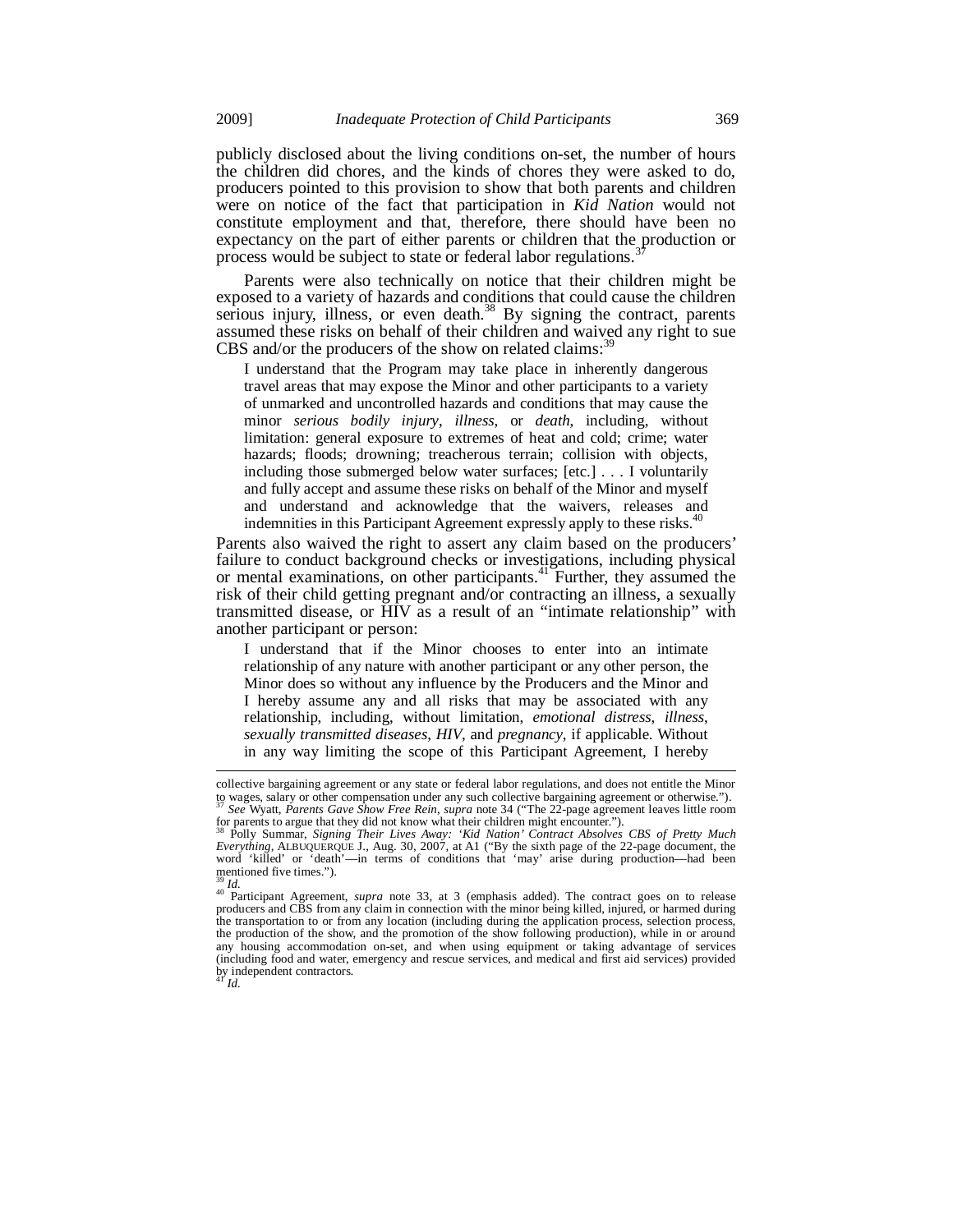release, on behalf of the Minor and myself, the Producers, MMP [Magic Molehill Productions, Inc.] and CBS from any and all claims associated therewith, including, without limitation, divorce (as applicable) or those of an emotional, physical, or financial nature.<sup>42</sup>

The contract seems to provide a legal waiver for just about anything that could occur before, during, or after production, if at all related to the show.43 And, if any of the children should require medical treatment as a result of these occurrences, there would be no guarantee that their caretakers would be qualified.<sup>44</sup> Parents not only waived any physicianpatient privilege that might arise between the child, guardians, and/or caretakers<sup>45</sup> as well as released to the show's producers all past medical records and information,  $46$  but also authorized the potentially unqualified medical personnel to make all treatment decisions on their child's behalf.<sup>4</sup>

Parents also granted producers the right to film and record their child and his/her actions, voice, and sound effects for up to twenty-four hours a day, seven days a week, during the forty day period, whether the child was aware he/she was being filmed.<sup>48</sup> The agreement also makes clear that participants would have almost no privacy during this process:

I understand and agree that, if selected, the Minor's actions and conversations during the course of participating in the Program will be observable by and audible to others and that *the Minor will have no privacy*, and I hereby *waive any privacy rights*, in the context of the Minor's participation, and during the course of participating, in the Program, regardless of whether the Minor is aware that recording of the Minor's actions and conversations is taking place. Producers will not film the Minor while the Minor is in the bathroom, provided the Minor is in the process of showering, bathing, urinating or defecating. In addition, Producers will provide "changing rooms" in which the Minor may change

 $42$  *Id.* at 18 (emphasis added).

<sup>&</sup>lt;sup>42</sup> *Id.* at 18 (emphasis added).<br><sup>43</sup> Summar, *supra* note 38.<br><sup>44</sup> Participant Agreement, *supra* note 33, at 4 ("I acknowledge and agree that any medical procedures offered to the Minor in connection with the Minor's calculated risks of complications, infections, disfigurement, injury, or even death, from both known and unknown causes, and no warranty or guarantee has been made as to the result of such procedures . . . . I also acknowledge and agree that no warranty, representation or guarantee has been made as to the qualifications or credentials of the medical professionals performing such procedures.").

<sup>&</sup>lt;sup>45</sup> *Id.* at 11 ("I hereby waive any physician-patient privilege the Minor and/or I may have or that may arise with any physicians, psychologists, health care providers (including both physical and mental health care providers), social workers, health care institutions, insurers, and other individuals or entities as a result of the Minor's participation in the participant selection process and/or the Program."). <sup>46</sup> *Id.* ("I authorize the release to the Producers and MMP of all records and information, written, verbal,

electronic or otherwise, from any of the above persons and/or entities.").

<sup>&</sup>lt;sup>47</sup> *Id.* at 12 ("If the Minor is incapacitated or unable to assist in the Minor's own care, I authorize Program-affiliated medical personnel to make treatment decisions on the Minor's behalf and I understand and agree such treatment may include surgery and/or the administration of medication or any other treatment.").

Id. ("I irrevocably grant to the Producers the right . . . to videotape, film, portray and photograph the Minor and the Minor's actions and record the Minor's voice and other sound effects by means of cameras and microphones (including, without limitation, by requiring the Minor to wear a microphone) further in connection with the production of the Program on an up to 24-hour-a-day, 7-days-a-week basis, whether the Minor is aware or unaware of such videotaping.").

Summar, *supra* note 38.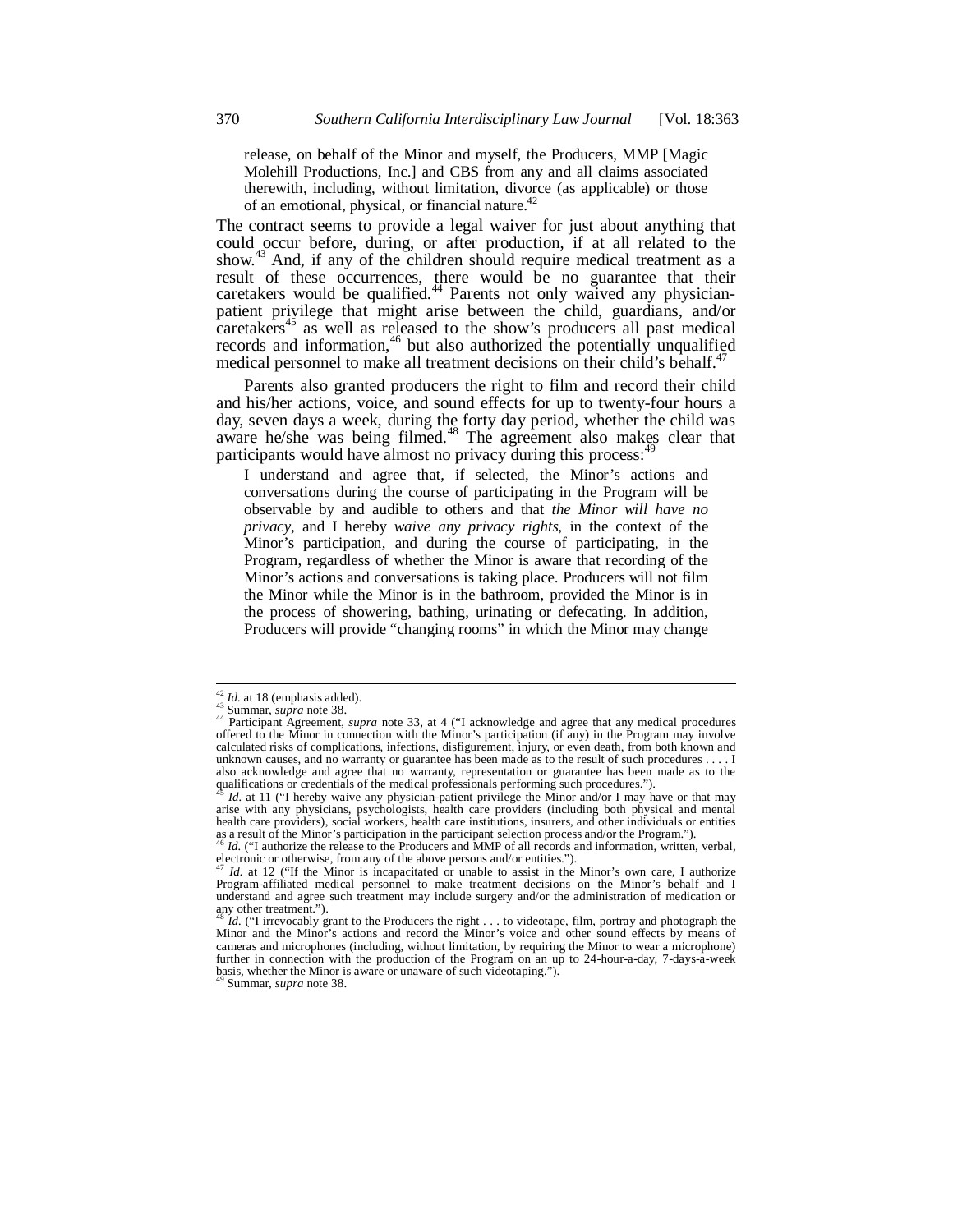his or her clothes, and Producers will not film the Minor when the Minor is in the 'changing room' while actually changing his or her clothes. $50$ 

Extensive confidentiality requirements covering media contacts and the disclosure of anything learned during production were also imposed on the participants and their parents.<sup>51</sup> The agreement keeps the conditions of confidentiality in place for three years beyond the end of the show. $52$  If any of these conditions are violated, the parents and children would be liable under the contract to CBS for five million dollars in liquidated damages.<sup>5</sup>

While the terms of an agreement like this might not be quite so objectionable if agreed to by adults for their own participation in a reality show,<sup>54</sup> they become deeply troubling when they are agreed to by adults for their *children's* participation. It is highly doubtful that these children or even their parents received adequate representation in negotiating these terms with the other parties (assuming that any form of negotiation actually took place). Certainly, the majority of these children were not represented by agents or managers at the time of signing, and the likelihood that their parents fully understood what they were agreeing to in signing the contract is small. Thus, with hardly enough information or proper advice, parents gave the show's producers close to full responsibility over the health and safety of their children and essentially left themselves with no available legal remedy, signing away much, if not all, of their children's—and their own—legal rights.<sup>55</sup>

# C. THE CLAIMS

Early concern with *Kid Nation* arose over the show's structure and whether the conditions of participation were such that the children had actually been employed by producers. By characterizing the show as a "summer camp," CBS had hoped to avoid complaints that the children had been overworked.<sup>56</sup> However, when it became known that these children had been up and "working" for as many as fourteen hours a day, the show

 $50$  Participant Agreement, *supra* note 33, at 8-9 (emphasis added).

<sup>51</sup> Summar, *supra* note 38.<br><sup>51</sup> Summar, *supra* note 38. 52 Participant Agreement, *supra* note 33, at 13–14 ("[T]he Minor and I will not use or discuss or disclose to any party any information or trade secrets obtained or learned as a result of the Minor having applied to be a contestant on the Program, or in the event the Minor is selected to be a contestant in the Program, any information related to the Minor's participation in the Program . . . for a period from the date of this agreement until three (3) years after the initial broadcast of the last episode of the Program series (i.e. the last episode of the entire series of the Program as a whole, as distinct from the cycle of the Program for which the Minor is applying to be a contestant, or which the Minor participates if selected, regardless of whether or not the Minor has appeared in the last cycle, a previous cycle, or no cycle at all of the Program).").

<sup>&</sup>lt;sup>55</sup> *Id.* at 14. According to the contract, the five million dollars "represents the result of a reasonable endeavor by CBS and [the signing parties] to ascertain the fair average compensation for any harm that CBS [would] sustain as the result of [a breach of confidentiality]." *Id.*<br><sup>54</sup> *See* Littleton, *supra* note 14 ("[S]uch broad-based waivers have become standard operating procedure

for reality TV productions.")

<sup>55</sup> *See* Wyatt, *Parents Gave Show Free Rein*, *supra* note 34. "'From the standpoint of being a parent, and I do have eight children, . . . I can't imagine allowing our child – any of them – to participate in something like this.'" *Id.* (quoting Professor Frederick Hart, a contract law professor at the University of New Mexico).

<sup>56</sup> Hibberd, *supra* note 8.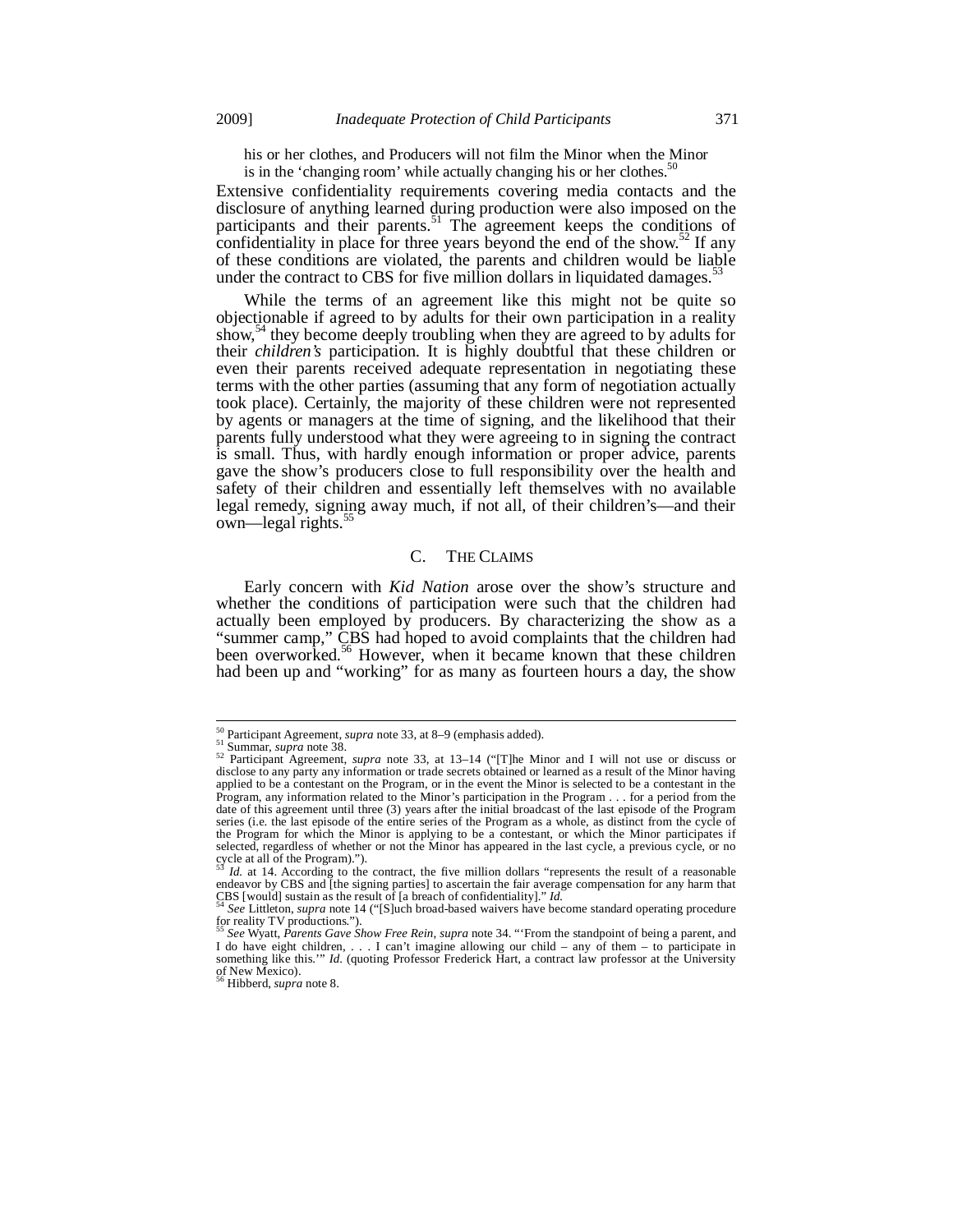quickly came under fire from the media.<sup>57</sup> In a news conference held soon after this information was revealed, television writers and critics hammered creator Tom Forman with questions about the legal issues arising from his production.58 Forman reemphasized CBS's stance that the children were not, in any way, employees of the network, but rather participants in a camp-like experience where their hours were not predetermined.<sup>59</sup> Jonathan Anschell, who oversaw CBS's West Coast legal office at the time, later said to the New York Times that "'[t]he children were not employed under the legal definition . . . . They were not receiving set wages for performing specific tasks or working specific hours."<sup>60</sup> Further, the gold stars worth \$20,000 and \$50,000 were "not wages and did not create an employee relationship."<sup>61</sup>

Claims also arose concerning the health and safety of the children during production. Complaints of cramped, unclean housing for the children, no adult supervision over potentially hazardous tasks, and physical injuries suffered by a few of the children while on-set were made to New Mexico state officials.<sup>62</sup> According to the complaints, several children had required medical attention after drinking bleach left in an unmarked soda bottle, and one girl burned her face with splattered grease while cooking.<sup>63</sup> These complaints caused concern among officials that procedural requirements, put in place to ensure the safety of certain environments for children, had been ignored by producers.<sup>64</sup> A New Mexico official whose department oversees the licensing of congregant childcare settings said that the show "almost assuredly violated state laws requiring facilities that house children be reviewed and licensed."<sup>65</sup> Also, the New Mexico Children, Youth, and Families Department ("NM-CYFD") said that CBS never even contacted the agency to inform them of on-set conditions.<sup>66</sup> The New Mexico Department of Workforce Solutions

 $\frac{65}{66}$  *Id.* 

1

 $57$  Most of the kids received a \$5,000 stipend to cover any incidental costs associated with their participation. Taking only this stipend into consideration, "if [the kids] did [indeed] work 14-hour days for 40<sup>-</sup>days[,] . . . [they] got less than \$9 an hour." Maureen Ryan, *What Were 'Kid Nation' Parents*<br>*Thinking?*, CHI. TRIBUNE, Sept. 4, 2007; *see also* Jeanne Jackson DeVoe, *CAUTION: Children At Work*, TIMES (TRENTON, NJ), Oct. 16, 2007, at B1 ("When you consider these kids were on the job 24 hours a day for 40 days, that's 960 hours, so they were making about \$5.20 an hour.").<br><sup>58</sup> Fernandez, *Child Exploitation*, *supra* note 1.

<sup>&</sup>lt;sup>59</sup> *Id.* ("Forman . . . likens the experience to 'going to summer camp' and says the children, like all reality show stars, 'were not working; they were participating' and set their own hours. None was eliminated, and all were free to leave at any time.").<br><sup>60</sup> Wyatt, *Draws Possible Child Abuse Claim*, *supra* note 11.

<sup>60</sup> Wyatt, *Draws Possible Child Abuse Claim*, suppra note 11.<br><sup>61</sup> *Id.* 62 *See id.* ("Just days after the shooting of 'Kid Nation' ended, an anonymous letter was sent to the New Mexico governor's office, the attorney general's office and the sheriff of Santa Fe County, spelling out the bleach-drinking incident and other potentially harmful circumstances. That was followed three weeks later by a letter from Ms. Miles, the parent of Divad[, a child participant burned by hot grease,] that detailed many of the same incidents and injuries.").

<sup>&</sup>lt;sup>63</sup> *Id.* ("Divad, an 11-year-old girl from Fayetteville, Ga. . . . who was burned with hot grease while cooking, said she would not repeat the experience. She said there was no adult supervision of the cooking operation when she was hurt[.]"). As many as *four* children were reported to have accidentally drunk bleach. Wyatt, *CBS Was Warned*, *supra* note 12. 64 *See* Wyatt, *Draws Possible Child Abuse Claim*, *supra* note 11 ("[Romaine] Serna[, a public

information officer for the New Mexico Children, Youth and Families Department, said,] . . . 'This type of setting, with 40 kids away from their parents for an extended time, would have required some notice and work prior to actually bringing the children into the state[.]'").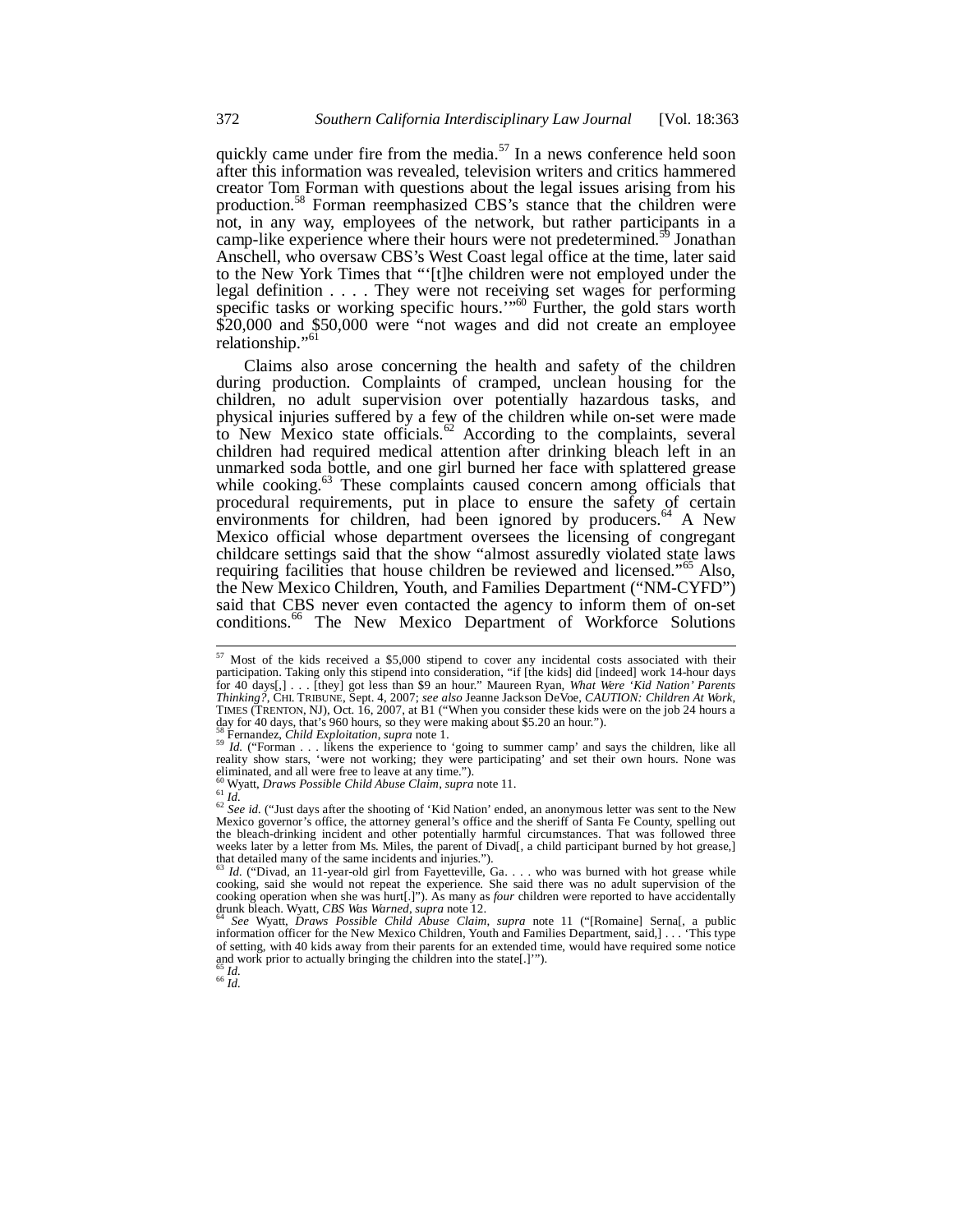("NMDWS") had sent out an inspector to visit the set of the show, but producers purportedly refused to allow him onto the site.<sup>67</sup> This allegedly happened more than once.<sup>68</sup>

Anschell said, in response to all of these claims, that CBS contacted the attorney general's office about the show, but did not receive any notice of incompliance with the law.<sup>69</sup> Yet, in a letter addressed to CBS<sup>3</sup>s lawyers, Andrea Buzzard, a New Mexico assistant attorney general, warned the network about potential non-compliance.<sup>70</sup> The letter affirmed the state's position of disagreement with the network's interpretation of state labor law, stating that a child's frequent presence at a work site is prima facie evidence that he/she is unlawfully engaged in labor.<sup>71</sup> The NMDWS also recognized that, even if the show was to be considered a "summer camp," the *Kid Nation* producers were still in the wrong, as they failed to apply for a special permit that waives the child labor laws and minimum wage rights for camps.<sup>72</sup> The attorney general's office eventually launched an official investigation into the permit process, the participant agreement, and whether the producers illegally refused to allow NMDWS inspectors onto the site for routine inspections.<sup>73</sup> Child activists also called for individual states to investigate whether the parents violated truancy laws by removing their children from school for a long period of time.<sup>74</sup>

The investigation by the attorney general's office was ultimately dropped, however.<sup>75</sup> According to a statement, "[i]t . . . [was] determined that absent any formal complaints to this office or request for investigation by any state agency, the Attorney General's Office . . . [was] not [going to] pursue any further inquiry into the *Kid Nation* production in New Mexico."<sup>76</sup> The NMDWS also dropped plans to investigate further into the matter.<sup>77</sup> CBS stands firm in its contention that the show was produced in a

<sup>-</sup>

<sup>&</sup>lt;sup>67</sup> Id.<br><sup>68</sup> Maria Fernandez, *'Kid Nation' Labor Law Dispute Intensifies*, L.A. TIMES, Aug. 22, 2007, at 11 [hereinafter Fernandez, *Dispute Intensifies*]. 69 Wyatt, *Draws Possible Child Abuse Claim*, *supra* note 11; *see also* Wyatt, *CBS Was Warned*, *supra*

note 34 ("'No one from that office . . . ever raised an issue whether licensing was required,' Mr. Anschell said."); Fernandez, *Dispute Intensifies*, *supra* note 68 ("Anschell added that in correspondence with the attorney general's office, 'there was no indication that we were in violation of labor laws.'").<br> $\frac{70}{2}$  Wyatt, *CBS Was Warned, supra* note 12.

<sup>&</sup>lt;sup>71</sup> *Id.* ("We are not certain that . . . [the state's labor] laws are limited to traditional 'employment' relationships,' Ms. Buzzard wrote, citing part of the state child-labor statutes that say that a child's frequent presence at a work site 'shall be prima facie evidence that such child is unlawfully engaged in labor.'"). The letter also requested a copy of the participant agreement, which was later provided to The New York Times by the attorney general's office under an open records act request. *Id*.; Wyatt, *Parents* Gave Show Free Rein, supra note 34.<br><sup>72</sup> Wyatt, CBS Was Warned, supra note 12 ("New Mexico frequently issues exempt

statutes to Boy Scout camps, Boys and Girls Clubs and similar groups to allow minor members of those groups to participate [in] what would otherwise be considered work.").

<sup>73</sup> Maria Elena Fernandez, *A New Mexico Official Wants to Know Whether Producers Lawfully Avoided Obtaining Work Permits for Children and Shut Out Inspection*, L.A. TIMES, Aug. 24, 2007 [hereinafter Fernandez, *New Mexico Wants to Know*].<br>Fernandez, *New Mexico Wants to Know*].<br><sup>74</sup> Id. ("Because no tutors were on loc

movies, parents had to arrange with their children's schools to make up missed work . . . . [A] 12-year old girl from Boston said she missed 19 days of school and had 'to un-enroll from school and then re-

enroll, so I didn't have to make up any work, which was awesome.'"). 75 Maria Elena Fernandez, *Kids' Reality Show Fizzles Out: No "Nation" and No Investigation*, L.A. TIMES, Dec. 5, 2007, at E5 [hereinafter Fernandez, *Fizzles Out*]. 76 *Id.* <sup>77</sup> *Id.*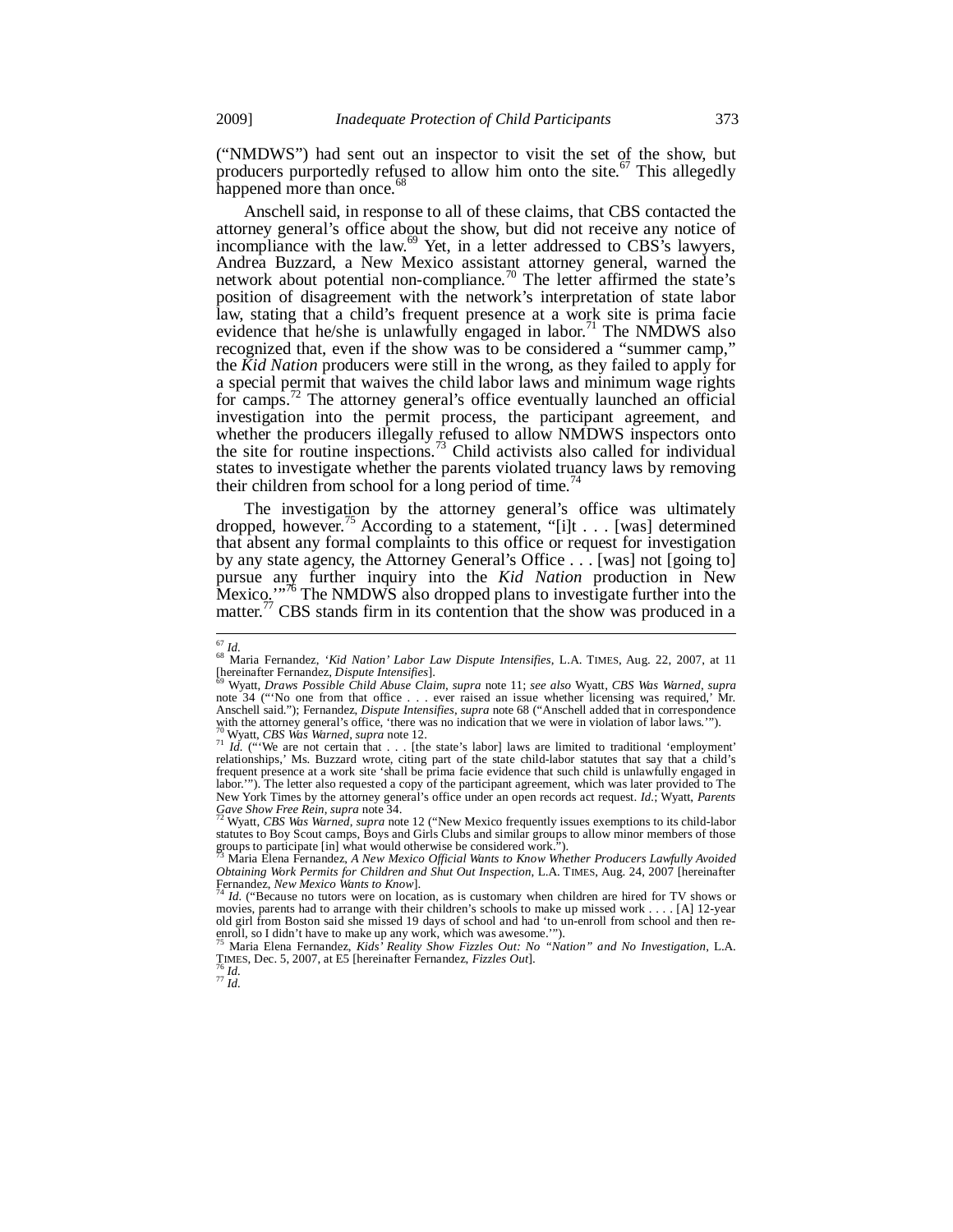"'legal and ethical manner,"<sup>78</sup> now able to point to the dropped investigations as proof. The decisions of the attorney general's office and the NMDWS to drop their respective investigations beg the question of whether concerns—legal, ethical, psychological, and social concerns—over *Kid Nation* were "much ado about nothing."79 Presumably, the investigations were dropped because the claims lacked either evidentiary or legal support. (Given both the amount of effort the producers exerted to keep parents, children, and employees silent about the goings-on surrounding the show and the degree to which the law left the children unprotected, $80$  neither of these reasons for dropping the investigations is far-fetched.) So, while it might be contended that the CBS producers did nothing illegal and abided by the law before, during, and after the production process, it is arguable that the law was unfair to begin with. Thanks to the inadequacy of the law and the *naiveté* of parents, CBS was able to dodge a legal firestorm, all at the expense of children.

In July 2007, after production for *Kid Nation* was complete, the New Mexico legislature revised its child labor provisions to include the film industry.81 Supposedly, the changes were not prompted by *Kid Nation*, but they shall likely prevent a second season or even a similarly premised show attempting to avoid paying children for their work from shooting in New Mexico in the future.<sup>82</sup> A second season has, however, been in the works, even though the show has not been officially renewed by CBS.<sup>83</sup> Because producers are having a difficult time finding a location in the United States that is willing to host the production, the show will likely move production to another country.<sup>84</sup> If any indication of the producers' intentions, the new participant application requires children and parents to have passports.<sup>85</sup> Supposedly, more than 2,000 applications have been submitted.

## III. LAWS PROTECTING CHILD PERFORMERS

[C]hildhood can become very complicated for a young person involved in the entertainment industry. State and federal law regarding children

-

<sup>&</sup>lt;sup>78</sup> *Id.* ("CBS issued the following statement: 'Throughout the preseason controversy, we said the true story of 'Kid Nation' would be told through the episodes on the air and the voices of the 40 kids who participated. We remain confident that 'Kid Nation' was produced in a legal and ethical manner, and we stand behind the quality of what is on the screen.'"). 79 Walt Belcher, *Spotlight Shines on Some Bad Mother and a 'Nation' of Enlightening Children*, TAMPA

TRIBUNE, Dec. 12, 2007. According to Belcher, "[t]he kids were not overworked. There were adults around at all times to offer comfort and care, if needed. Only three homesick kids left the group. Setting up their own government and education system, cooking meals and doing chores turned out to be an eye-opening learning experience for the children—and viewers."<br>Section III and Section IV of this Note address this point specifically.

si Scotton III and Scott 17. (S.B. 175).<br>
<sup>82</sup> Hibberd, *supra* note 8.<br>
<sup>82</sup> Hibberd, *supra* note 8.<br>
<sup>83</sup> Don Kaplan, *New 'Nation' Home*, N.Y. POST, Oct. 4, 2007; Fernandez, *Fizzles Out, supra* note 75 ("A CBS spokesman said the network has not decided if it will produce another season but 'there has been casting and other pre-production activity so the show would be ready in the event of a pick up.'").<br><sup>84</sup> Kaplan, *supra* note 83.

<sup>84</sup> Kaplan, *supra* note 83. 85 Fernandez, *Fizzles Out*, *supra* note 75. 86 Elias, *supra* note 17.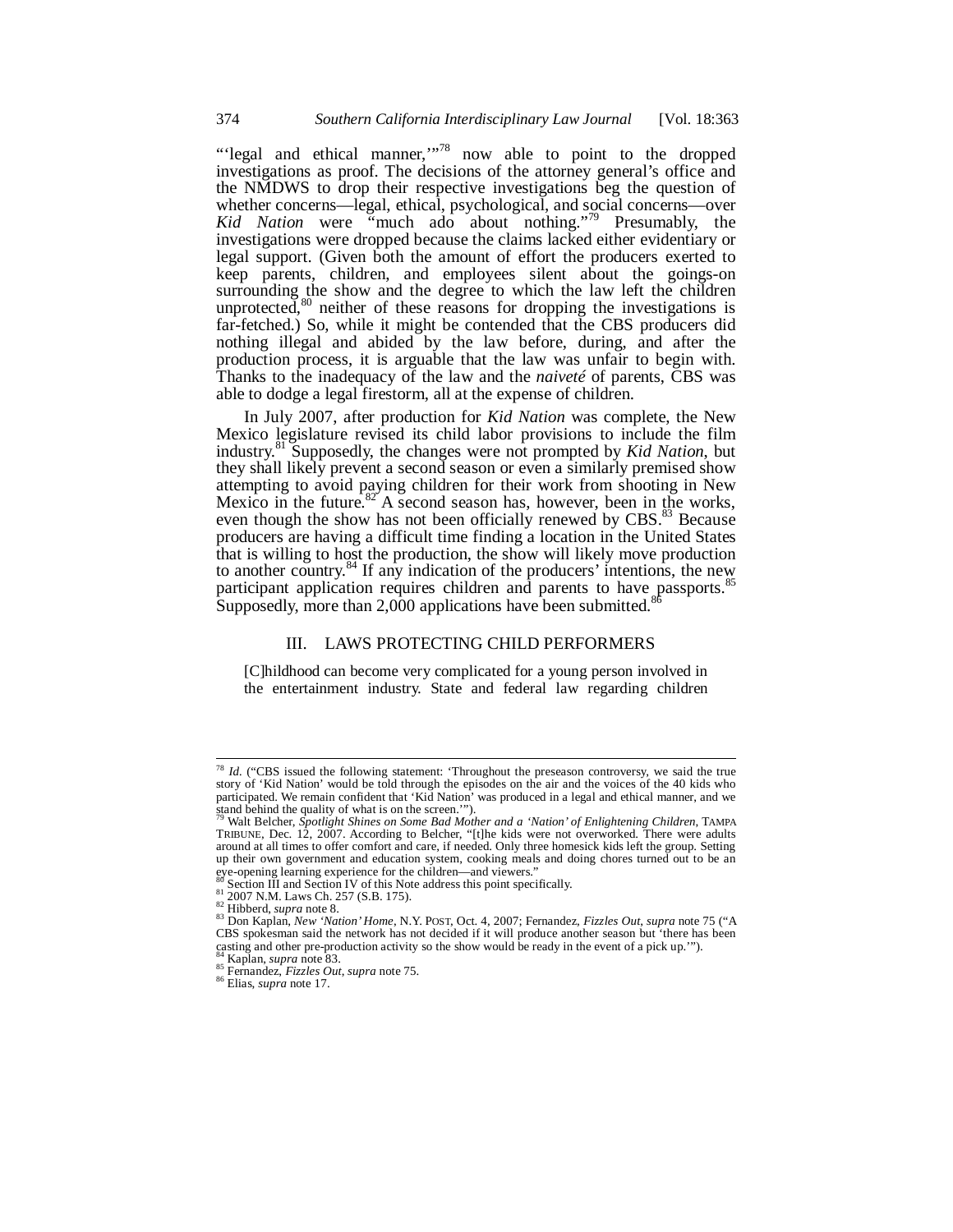working in this industry have interacted and developed in such a way as to leave children with less protection than is necessary.<sup>87</sup>

#### A. FEDERAL LAW

The Fair Labor Standards Act ("FLSA"), enacted in 1938, regulates the employment of minors in the United States and applies to all aspects of employment.<sup>88</sup> The statute bans child labor for those under sixteen years of  $age^{89}$  and generally prohibits the employment of children under eighteen years of age in any occupation detrimental to their health or well-being.<sup>9</sup> Section 13(c) of the Act, however, provides an *exemption* from the child labor provisions for "any child employed as an actor or performer in motion picture or theatrical productions, or in radio or television productions."<sup>91</sup> Therefore, the FLSA's rules on total allowable number of work hours in one day and allowable times of day to work do not apply; $\frac{9}{2}$ rather, states are left to their own devices in regulating the employment of minors in the entertainment industry. While states such as California and New York, both of which are major producers of entertainment, have laws favorable to minors working in the industry, the large majority of states provide little to no protection for child actors or performers. In fact, production companies in states with lax labor laws for children in the entertainment industry often boast about this fact in order to attract

 $\overline{a}$ 

The term "performer" shall mean a person who performs a distinctive, personalized service as a part of an actual broadcast or telecast including an actor, singer, dancer, musician, comedian, or any person who entertains, affords amusement to, or occupies the interest of a radio or television audience by acting, singing, dancing, reading, narrating, performing feats of skill, or announcing, or describing or relating facts, events and other matters of interest, and who actively participates in such capacity in the actual presentation of a radio or television program. It shall not include such persons as script writers, stand-ins, or directors who are neither seen nor heard by the radio or television audience; nor shall it include persons who participate in the broadcast or telecast purely as technicians such as engineers, electricians and stage hands.<br>29 C.F.R. § 570.125 (2007) (citing 29 C.F.R. § 550.2(b)).

<sup>87</sup> Jessica Krieg, Comment, *There's No Business like Show Business: Child Entertainers and the Law*, 6

U. PA. J. LAB. & EMP. L. 429, 429 (2004).<br><sup>88</sup> *Id.* at 431.<br><sup>89</sup> Erica Siegal, Note, *When Parental Interference Goes Too Far: The Need for Adequate Protection of Child Entertainers and Athletes, 18 CARDOZO ARTS & ENT. L.* 

*Id.* at 442 & n.101 (citing 29 U.S.C. § 212(c) (2000): "No employer shall employ any oppressive child labor in commerce or in the production of goods for commerce or in any enterprise engaged in commerce or in the production of goods for commerce.").

<sup>29</sup> U.S.C. § 213(c)(3) (2007); Actors and Performers, 29 C.F.R. § 570.125 (2007). In determining whether a minor is employed as a "performer . . . in radio or television productions," the Secretary follows a definition of "performer" provided by the Administrator of the Wage and Hour Division in regulations issued pursuant to section 7(d)(3) of the FLSA:

<sup>29</sup> C.F.R. § 570.125 (2007) (citing 29 C.F.R. § 550.2(b)).<br><sup>92</sup> U.S. Dep't of Labor, Youth & Labor: Entertainment Industry Employment, *available at*<br>http://www.dol.gov/dol/topic/youthlabor/entertainmentemployment.htm (last ("Minors employed as actors or performers in motion pictures or theatrical productions, or in radio or television productions are exempt from Fair Labor Standards Act (FLSA) coverage. Therefore, FLSA rules regarding total allowable number of work hours in one day and allowable times of day to work do not apply.").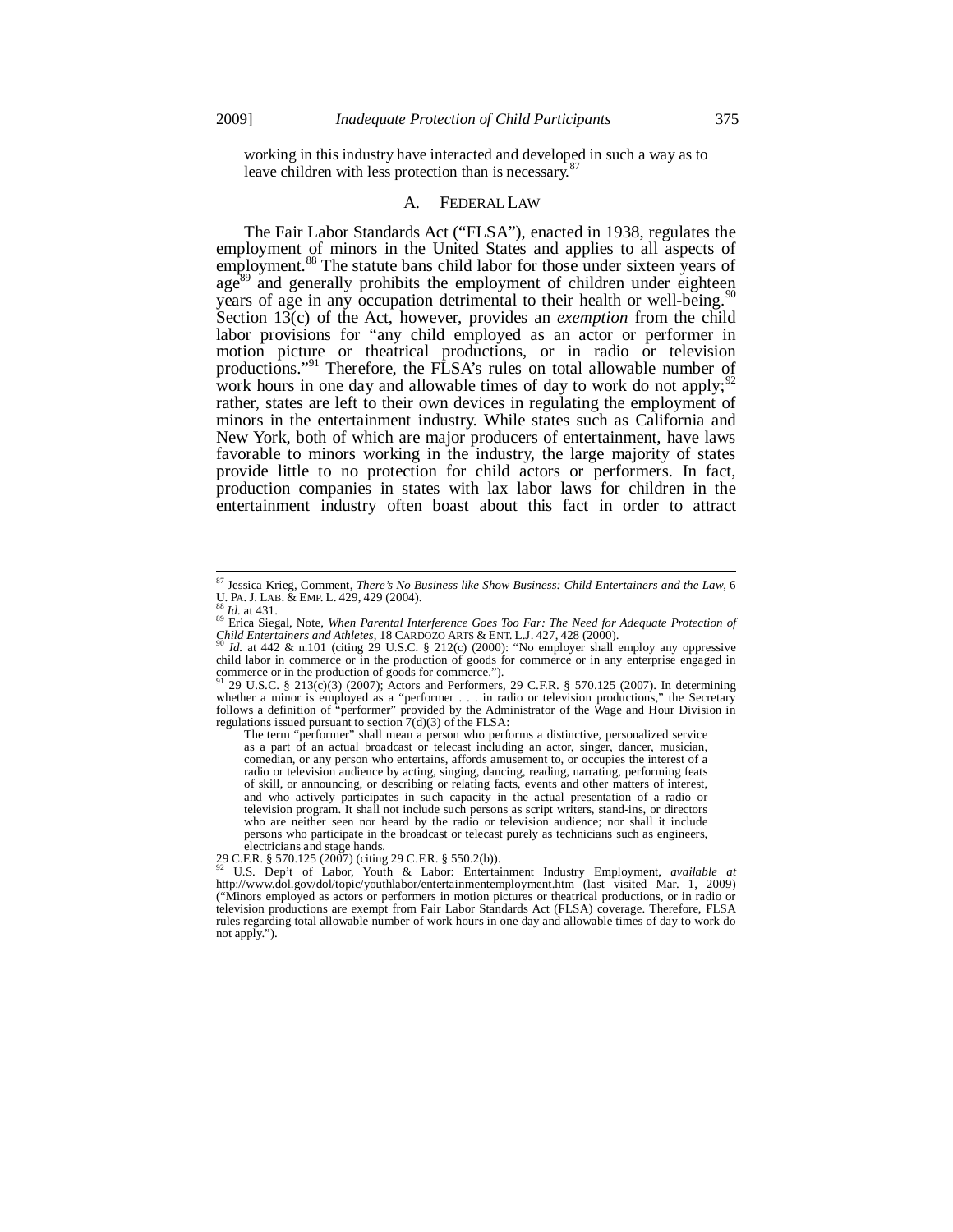filmmakers.<sup>93</sup> Thus, a state's interest in revenue can outweigh its interest in protecting these children from unsafe or unfair working conditions.<sup>9</sup>

In response, many legal commentators have called for the standardization of child performer laws throughout the United States.<sup>95</sup> A number of ideas have been offered by these commentators as ways to achieve this enhanced uniformity, such as the development of a Model Code (one which states could adapt and then adopt),  $96$  or the enactment of federal legislation creating a federal oversight board to monitor the employment of minors in the entertainment industry and requiring each state to submit to this board a specific welfare plan for each child entertainer.<sup>97</sup> Because so few states have even attempted to address child labor issues in the entertainment industry, it seems valid to argue for the federal government to set minimum standards on allowable times of day and the total allowable number of hours in one day a child can work, in hopes that states will ultimately follow suit in establishing their own regulations.<sup>9</sup>

## B. CALIFORNIA

California has the most specific and stringent statutory scheme of any state regulating the employment of minors in the entertainment industry.<sup>9</sup> Minors—children under eighteen years of age<sup>100</sup>—must have or obtain a valid work permit before employment in the industry can be granted.<sup>101</sup>

-

<sup>93</sup> Krieg, *supra* note 87, at 431–32 (quoting Siegel, *supra* note 89, at 448: "Many of these unregulated state are in the South east, and they often compete with each other for film production. In order to solicit filmmakers, many of the production companies in the Southeast boast about their lack of labor laws for children in the entertainment industry.").  $\frac{94}{15}$  Krieg, *supra* note 87, at 432.

<sup>94</sup> Krieg, *supra* note 87, at 432. 95 *See, e.g.*, Marc R. Staenberg & Daniel K. Stuart, *Children as Chattels: The Disturbing Plight of Child Performers*, 32 BEVERLY HILLS B. ASS'N J. 21, 30 (1997) ("There is a compelling need for standardization of child actor laws throughout the United States. The current mix of statutes applying to child performers is complex, inconsistent and invites such unwelcome activities as forum shopping, excessive travel, and family relocation as parents and studios vie for access to laws that suit their own financial interests. . . . The disparate range and content of statutes affecting child performers begs for legislative intervention. In some states, talented child performers are apparently not permitted to ply their craft, while in most others, they are vulnerable to exploitation due to the lack of effective statutes. Many of the statutes date back well into the first half of this century and have not been redrawn to reflect the realities of the modern entertainment industry.").

*Id.* at 31 ("The areas that need to be addressed in such a Model Code include the following: educational requirements, psychological and emotional counseling, appropriate working conditions and safety, financial management and control, compensation for parents and income tax reform.").

<sup>&</sup>lt;sup>97</sup> Krieg, *supra* note 87, at 444 ("The federal legislation proposed would have the dual effect of requiring each state to take responsibility for the child entertainers working within its borders, while leaving the states discretion to determine how to best organize such protection within that state.").

<sup>98</sup> *See* Heather Hruby, Comment, *That's Show Business Kid: An Overview of Contract Law in the Entertainment Industry*, 27 J. JUV. L. 47, 54–55 (2006). "[F]ederal legislation setting minimum standards that apply to all states is likely necessary to adequately protect the minor's best interests. Presently, the states have been left with the task of setting their own standards. The legislation that has resulted, while a step in the right direction, leaves much to be desired." *Id.* at 55.<br><sup>99</sup> Siegel, *supra* note

brings tremendous amounts of revenue to the state. Thus, an argument can be made that protecting the

minor may possibly take a back seat to the state's monetary interests." Hruby, *supra* note 98, at 48–49.<br><sup>100</sup> "'Minor' means any person under the age of 18 years who is required to attend school . . . and any person unde The California Code of Regulations also requires verification from the minor's school of his/her

school record and attendance and allows for the California Division of Labor Standards Enforcement to require the minor to undergo a physical examination in appropriate cases: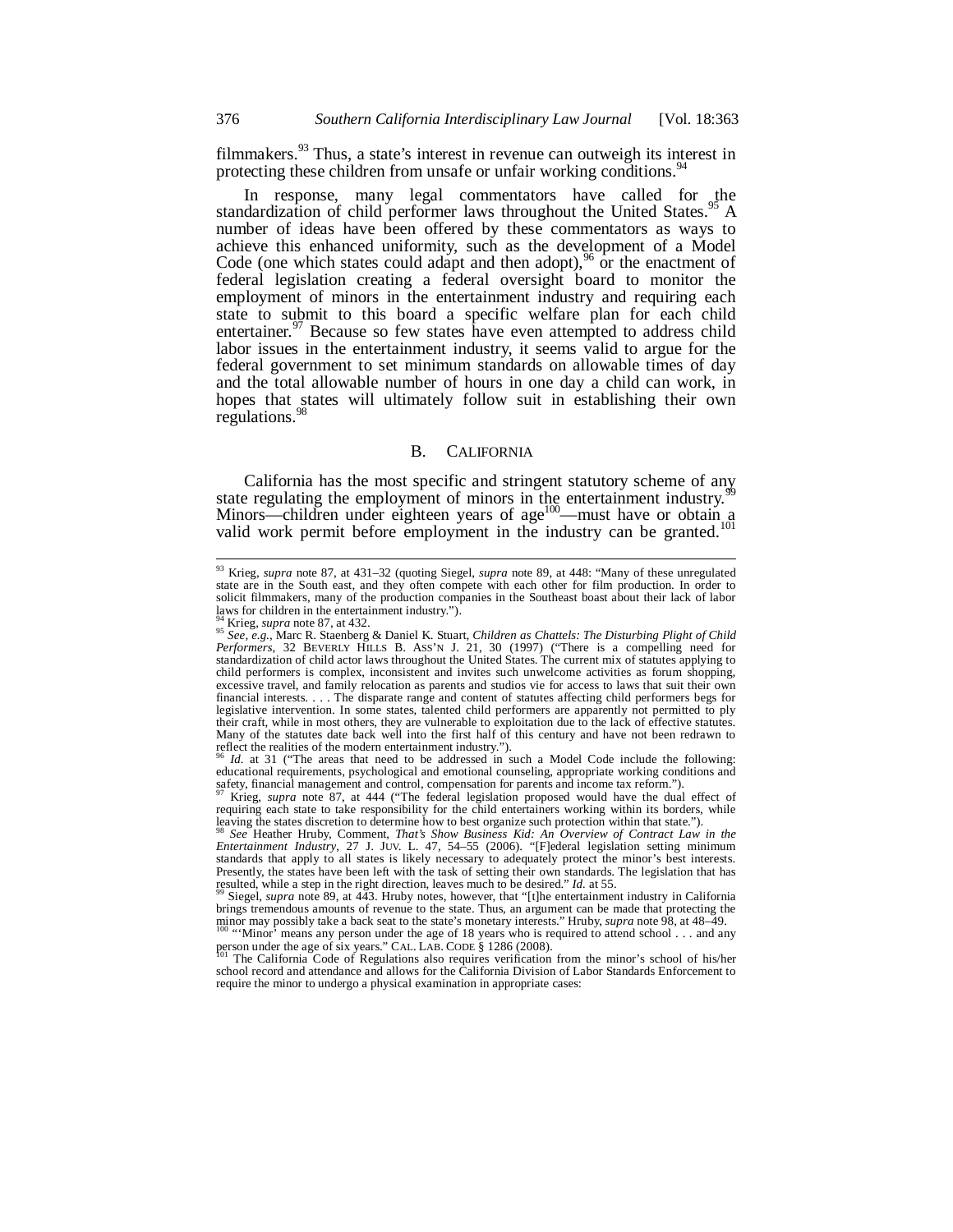Industry employers desiring to hire minors must also obtain a permit from the Division of Labor Standards Enforcement ("DLSE").<sup>102</sup> Further, California requires that minors under the age of sixteen seeking to invoke the entertainment industry exception to the FLSA's prohibition on the employment of children, obtain written consent and a permit issued by the California Labor Commission.<sup>103</sup> Consent will only be granted by the Labor Commissioner if the work environment is deemed proper, the conditions of employment are not detrimental to the minor's health, and the minor's education would not be neglected or hampered by such employment.<sup>1</sup> Once both the permit and consent are granted, the child is only permitted to work under the regulation and conditions prescribed by the California Labor Code.<sup>105</sup>

Parents or guardians of minors under sixteen must be present on-set and within sight or sound of the minor at all times.<sup>106</sup> Tutors, or studio teachers, are also required to be on-set.<sup>107</sup> If the minor has not graduated

<sup>102</sup> "The Division of Labor Standards Enforcement . . . shall issue a 'Permit to Employ Minors' if the conditions as to permissible work or activity . . . are satisfied." *Id.* § 11752.

A minor desiring to be employed in the entertainment industry must obtain an Entertainment Work Permit. . . . [The] minor must obtain verification in writing from the appropriate school district of the minor's school record and attendance, and must satisfactorily meet the requirements of that school district with respect to age, school record, attendance and health. . . . The [California] Division [of Labor Standards Enforcement] may require in appropriate cases a physical examination of the minor to ensure that the minor's physical condition permits the minor to perform the work or activity called for by the Permit to Employ Minor and Entertainment Work Permit. . . . Upon the filing by a minor with the Division of a completed Application for Entertainment Work Permit satisfying the requirements of this Section, the Division shall issue an Entertainment Work Permit to such minor. Such permit shall permit the minor to work only under the conditions prescribed by these regulations and in conformity with all provisions of law governing the working hours, health, safety, morals and other conditions of employment of minors. The permit shall be for a period not to exceed six (6) months, and application for renewal must be made in the same manner and

under the same conditions as the original permit.<br>CAL CODE REGS. tit. 8, § 11753(a)–(b) (2008).

Siegel, *supra* note 89, at 443–44. The California Labor Code states that "[t]he written consent of the Labor Commissioner is required for any minor [under the age of sixteen], not otherwise exempted[,] . . . for any of the following: (1) [t]he employment of any minor, in the presentation of any drama, legitimate play, or in any radio broadcasting or television studio[;] (2) [t]he employment of any minor 12 years of age or over in any other performance, concert, or entertainment[;] (3) [t]he appearance of any minor over the age of eight years in any performance, concert, or entertainment during the public school vacation." CAL. LAB. CODE § 1308.5(a)(1)–(3). 104 Siegel, *supra* note 89, at 444. "No consent shall be given at any time unless the officer giving it is <sup>104</sup> Siegel, *supra* note 89, at 444. "No consent shall be

satisfied that all of the following conditions are met: (a)  $[t]$  the environment in which the performance, concert, or entertainment is to be produced is proper for the minor[;] (b) [t]he conditions of employment are not detrimental to the health of the minor[;] (c) [t]he minor's education will not be neglected or hampered by his or her participation in the performance, concert, or entertainment." CAL. LAB. CODE*.* §  $1308.6$ .

<sup>&</sup>lt;sup>105</sup> CAL. CODE REGS. tit. 8, § 11753(b). *See* Siegel, *supra* note 89, at 444.<br><sup>106</sup> CAL. CODE REGS. tit. 8, § 11757 ("A parent or guardian of a minor under sixteen (16) years of age must be present with, and accompany, such minor on the set or location and be within sight or sound of said minor at all times.").

*Id.* § 11755.2 ("Employers shall provide a studio teacher on each call for minors from age fifteen (15) days to their sixteenth (16th) birthday (age sixteen (16)), and for minors from age sixteen (16) to age eighteen (18) when required for the education of the minor. One (1) studio teacher must be provided for each group of ten (10) minors or fraction thereof. With respect to minors age fifteen (15) days to age sixteen (16), one (1) studio teacher must be provided for each group of twenty (20) minors or fraction thereof on Saturdays, Sundays, holidays, or during school vacation periods."). *See also id.* § 11762 ("No minor under the age of sixteen (16) may be sent to wardrobe, make-up, hairdressing or employed in any manner unless under the general supervision of a studio teacher. If any such minor is not called to the set but is called for a period up to one (1) hour into wardrobe, make-up, hairdressing, promotional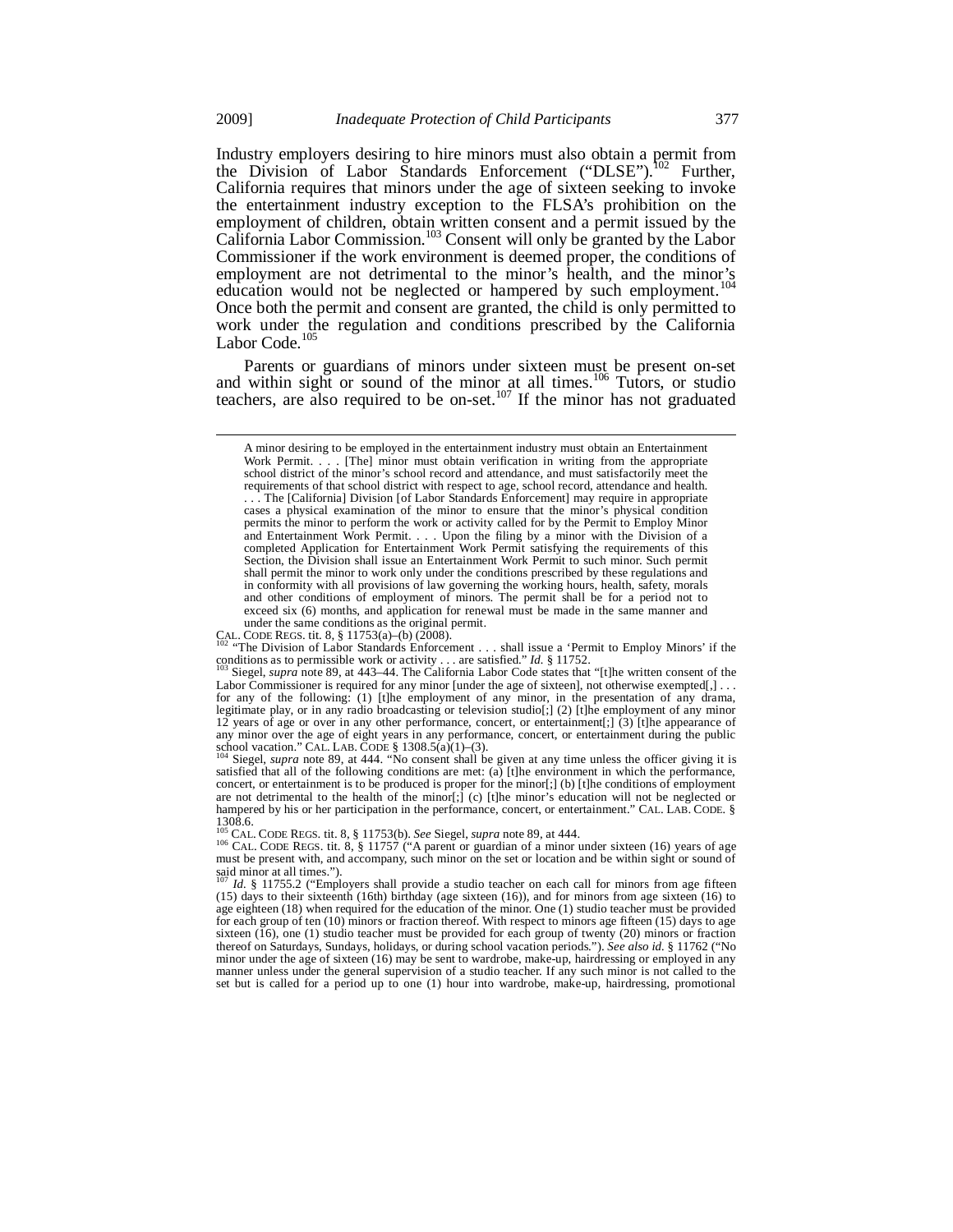high school, the minor must be provided with continuous education and be taught at least three hours a day by a studio teacher when school is in session.<sup>108</sup> Studio teachers are also responsible for caring for and attending to the welfare of minors under sixteen years of age.<sup>109</sup> Part of this responsibility includes the submission of reports describing a minor's general activities and demeanor.<sup>110</sup> If a studio teacher determines that a situation is detrimental to the minor, the teacher may remove the minor from the location.<sup>111</sup> Any action by a studio teacher can be appealed to the Labor Commissioner, who may either affirm or countermand the action.<sup>112</sup>

The amount of time children can work in the entertainment industry is also limited by California law.<sup>113</sup> Minors—under the age of eighteen cannot work for more than eight hours a day or more than forty-eight hours in one week.<sup>114</sup> The Labor Commission set up specific per-day hour restrictions for minors based on their age: $^{115}$  no more than twenty minutes of work for an infant under six months of age, two hours for a minor under two years of age, three hours for a minor under six years of age, four hours for a minor under nine years of age, five hours for a minor under sixteen years of age, and six hours for a minor under eighteen years of age.<sup>116</sup> For permission for the minor to work earlier or later than the hours prescribed, written request must be made to the Labor Commissioner.<sup>117</sup>

California law not only applies to work done in California by minors from out-of-state, but also may apply to work done out-of-state by minors from California:

When minors resident in the State of California and employed by an employer in the entertainment industry located in the State of California, are taken from the State of California to work on location in another state, as part of, and pursuant to, contractual arrangements made in the State of California for their employment in the entertainment industry, the child labor laws of California and the regulations based thereon shall be applicable, including, but not limited to, the requirement that a studio teacher must be provided for such minor. $118$ 

l

publicity, personal appearances, or for audio recording, when such minor's school is not in session, a studio teacher need not be present but the minor must be accompanied by a parent or guardian.").<br><sup>108</sup> *Id.* § 11760(d)–(f). *See* Siegel, *supra* note 89, at 445–46.

<sup>&</sup>lt;sup>109</sup> CAL. CODE REGS. tit. 8, § 11755.3 ("The studio teacher, in addition to teaching, shall also have responsibility for caring and attending to the health, safety and morals of minors under sixteen (16) years of age for whom they have been provided by the employer, while such minors are engaged or employed in any activity pertaining to the entertainment industry and subject to these regulations.").<br><sup>110</sup> Siegel, *supra* note 89, at 445.

<sup>&</sup>lt;sup>111</sup> CAL. CODE REGS. tit. 8, § 11755.3 ("The studio teacher may refuse to allow the engagement of a minor on a set or location and may remove the minor therefrom, if in the judgment of the studio teacher, conditions are such as to present a danger to the health, safety or morals of the minor.").<br> $\frac{112}{113}$  Id.<br> $\frac{113}{113}$  Siegel, *supra* note 89, at 446.

<sup>&</sup>lt;sup>112</sup> Id.<br>
<sup>113</sup> Siegel, *supra* note 89, at 446.<br>
<sup>114</sup> CAL. LAB. CODE § 1308.7(a).<br>
<sup>115</sup> See id. (The limitations listed here apply when the minor is working while his/her school is in<br>
<sup>115</sup> See id. (The limitations l increase).<br><sup>116</sup> Siegel, *supra* note 89, at 446, n.119; CAL. CODE REGS. tit. 8, § 11760(a)–(f).

<sup>117</sup> CAL. CODE REGS. tit. 8, § 11760(g) ("If emergency situations arise.").<br><sup>118</sup> *Id.* § 11756.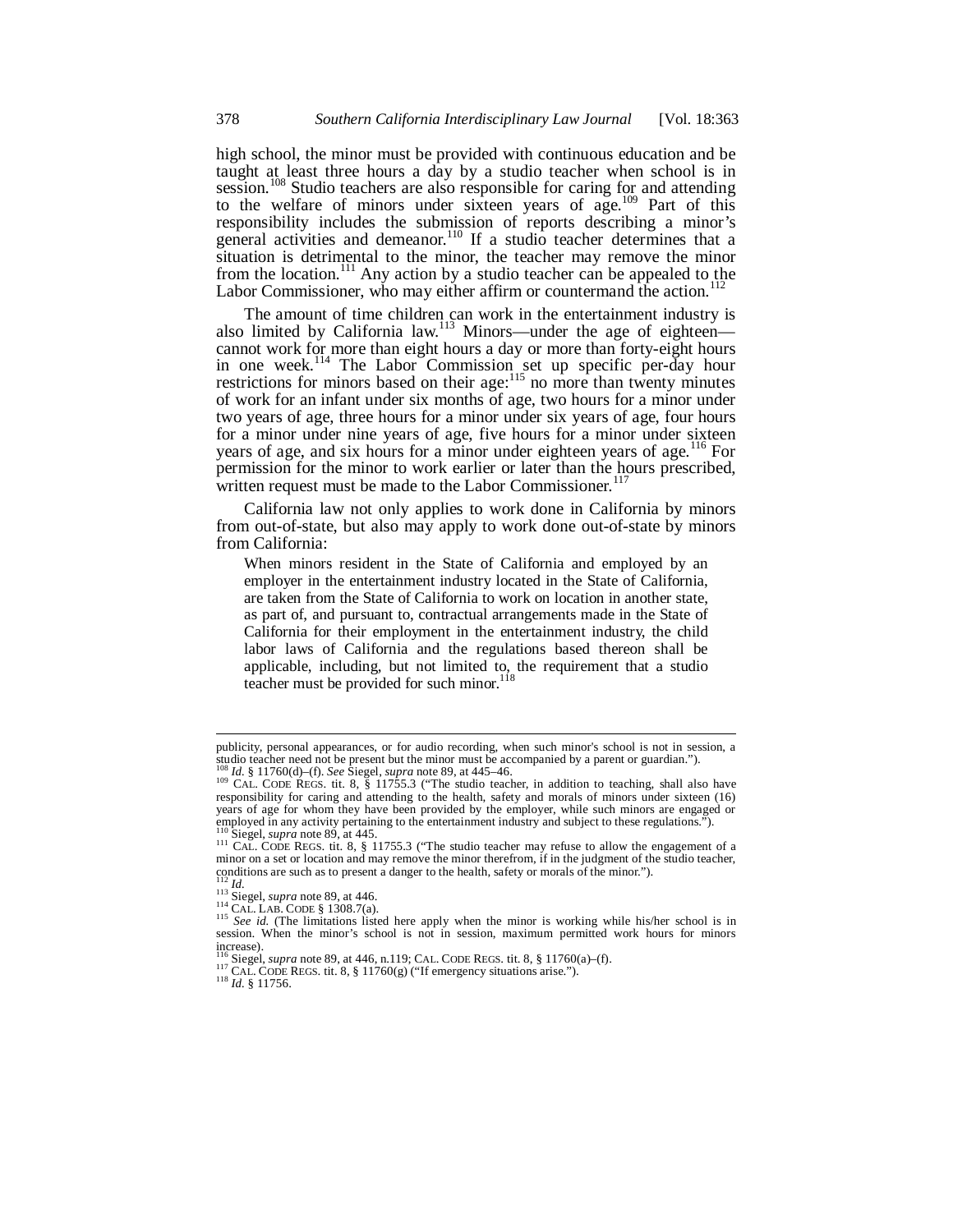The fact that a minor executed an employment contract in California is not enough for California law to follow the minor out-of-state for onlocation filming. Minors also need to be residents of the state of California. California law, thus, does not apply to the child participants in *Kid Nation*, because, even though many of the participants executed agreements in the state, none of them were California residents.119 If *Kid Nation* had been filmed in California, and the children were deemed to have been employed by producers,<sup>120</sup> all of California's regulations on child employment in the entertainment industry would apply, and *Kid Nation* would have clearly violated many of them. For instance, despite the fact that all child participants were under sixteen, parents and guardians were not allowed on-set.121 And, even though the children of *Kid Nation* spent close to six weeks away from school while it was in session, no tutors were present onset.<sup>122</sup> So, while the laws of California are indeed favorable to child performers, for child participants in reality television they seem to be useless.

## C. NEW YORK

New York is another state with a relatively comprehensive statutory scheme regulating child employment in the entertainment industry. In 2003, the state passed the Child Performer Education and Trust Act.<sup>123</sup> This legislation, which went into effect on March 28, 2004, amended the law with regard to obtaining permits, establishing trust accounts, and providing education for child performers.<sup>124</sup> Like in California, child performers are required to have work permits, and, in New York, these work permits remain valid for only six months after the date of issuance before they need to be renewed.<sup>125</sup> Permits, however, will not be granted for work that is "harmful to the welfare, development or proper education of . . . [a] child."<sup>126</sup> As another means of preventing children from being placed in harmful situations, employers are required to apply for a certificate of eligibility to employ child performers.<sup>127</sup> Failure by employers to produce either a performer's permit or their own certificate of eligibility upon request by the state's Department of Labor is prima facie evidence of

<sup>&</sup>lt;sup>119</sup> See Fernandez, Hollywood Labor Tension, supra note 5.

<sup>&</sup>lt;sup>120</sup> Section IV, Subsection A of this Note specifically examines this issue.<br>
<sup>121</sup> Section IV, Subsection A of this Note specifically examines this issue.<br>
<sup>122</sup> Id.<br>
<sup>123</sup> S. 4696-B, Reg. Sess. (N.Y. 2003), *available* 

http://www.labor.state.ny.us/workerprotection/laborstandards/PDFs/Child%20Performer%20law%2046 96-B.pdf.<br><sup>124</sup> *Id.* ("It is the intention of this legislature to ensure that child performers who work in the state of

New York are provided with adequate education, and that a portion of the child performers' earnings are kept in trust until the age of majority. Through the comprehensive permit requirements of child performers, and certification of employers, the department of labor will be able to monitor and enforce violations of child performers' rights to education provided under the laws of the state of New York. Additionally, the department of labor will enforce the requirement of a child performer trust account to be established pursuant to this act for the purpose of protecting child performers' earnings.").<br> $^{125}$  N.Y. LAB. LAW § 151(1)(b) (2008).

<sup>&</sup>lt;sup>125</sup> N.Y. LAB. LAW § 151(1)(b) (2008).<br><sup>126</sup> *Id.* § 151(1)(e) ("No permit shall allow a child to participate in an exhibition, rehearsal or performance which is harmful to the welfare, development or proper education of may be revoked by the department for good cause."). <sup>127</sup> *Id.* § 151(2).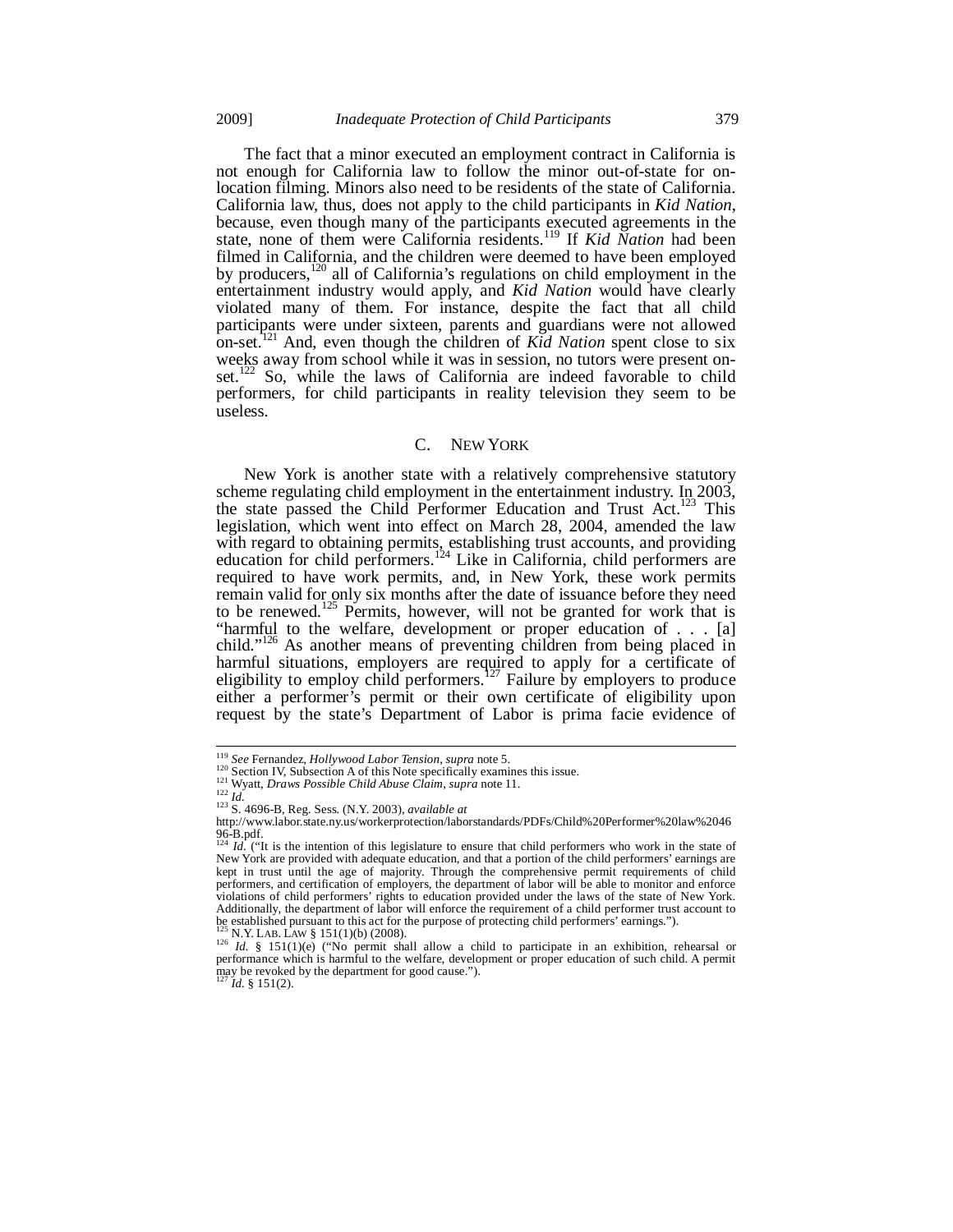illegal employment.<sup>128</sup> The Act also requires employers to set aside fifteen percent of a child performer's gross earnings to be placed in a trust account in that child's name<sup>129</sup> and to provide a child performer with a qualified teacher if the child's employment schedule prevents the child from receiving educational instruction.<sup>130</sup>

Like California law, New York law seems to apply both to work done in New York by minors from out-of-state and in-state as well as to work done out-of-state by minors from New York.<sup>131</sup> While New York residency seems to be a requirement for state law to apply to out-of-state work, there is no mention about whether contractual arrangements regarding the child's employment have to have been made in New York or not. State residency might be enough for New York law to follow the child performer wherever she goes to work. Despite the fact that New York's jurisdictional hurdles might be easier to traverse than California's, New York's laws protecting children in the entertainment industry are not nearly as comprehensive as California's. Further, the question of whether or not New York's laws cover child participants in a reality television show like *Kid Nation* remains unanswered.

## D. NEW MEXICO

Before the summer of 2007, New Mexico was considered a state with some of the most lenient labor laws in the country regarding children in the entertainment industry.<sup>132</sup> The presumption for a long time was that productions were handled with the best interests of children in mind and that regulation on the state level was not necessary.<sup>133</sup> In July 2007, however, the New Mexico Legislature enacted both new and revised sections of the state's Child Labor Act, bringing New Mexico's laws much closer to California's laws in terms of the amount of protection that is offered to children in entertainment.<sup>134</sup> There are now strict limits, for instance, on the number of hours that child performers can work on a production per day:<sup>135</sup> children over six but under nine years of age cannot work more than eight hours a day, and children over nine but under sixteen years of age cannot work more than nine hours a day.<sup>136</sup> Also, if a child performer works on a school day, a teacher with credentials appropriate to the child's level of education must be provided by her employer.<sup>137</sup> Child performers must also have work permits, which are not issued in New

j

<sup>&</sup>lt;sup>128</sup> *Id.* § 151(5).<br><sup>129</sup> N.Y. EST. POWERS & TRUSTS LAW §§ 7–7.1 (2008).<br><sup>130</sup> *See* N.Y. LAB. LAW § 152.<br><sup>131</sup> *See id.* § 150(2) ("Child performer" shall mean any child under the age of eighteen who (a) resides in 131 See id. § 150(2) ("Child performer" shall mean any child under the age of eighteen who (a) resides in the state of New York and who agrees to render artistic or creative services; or (b) agrees to render artistic or creative services in the state of New York.).<br> $132$  Hibberd. *supra* note 8.

<sup>&</sup>lt;sup>133</sup> *Id.* ("We didn't have anything in our statutes that said they can't work a child 10 hours a day, so we had hoped that [productions] would operate in the best interests and do what's best for the children,' said Tiffany Starr-Salcido, who specializes in child workplace rights at the New Mexico Department of

Labor.").<br><sup>134</sup> *See* 2007 N.M. Laws Ch. 257 (S.B. 175).<br><sup>135</sup> Hibberd, *supra* note 8.

<sup>134</sup> *See* 2007 N.M. Laws Ch. 257 (S.B. 175). 135 Hibberd, *supra* note 8. 136 2007 N.M. Laws Ch. 257 (S.B. 175). 137 *Id.*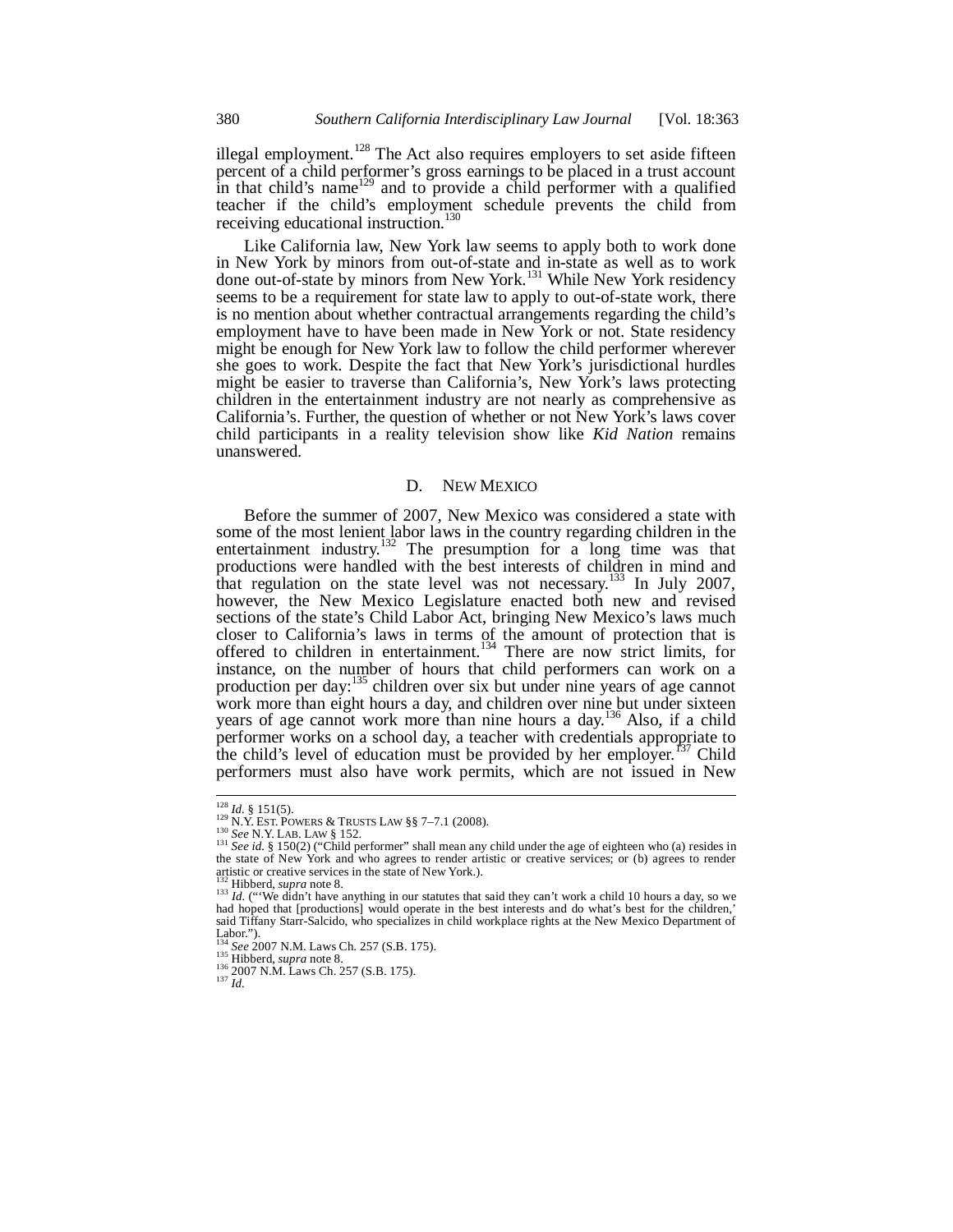Mexico until satisfactory proof is furnished that the work in which the child is to engage will not be dangerous to the child or hazardous to her health or well-being.<sup>138</sup> While these changes in the law were not prompted by the *Kid Nation* controversy,<sup>139</sup> it is interesting to note that *had* they been in place when *Kid Nation* was being produced, they certainly would have had some effect on how the whole saga played out. (Note that the recent laws almost certainly would have covered children's participation in *Kid Nation*. The definition of "performer" in the Act is very broad and easily includes a person who participates in reality shows: "a person employed to act or otherwise participate in the performing arts, including motion picture, theatrical, radio or television products."<sup>140</sup>). Had these changes to the law been enacted earlier, then, the investigations into the parents' allegations concerning conditions on-set might have continued, and charges might have eventually been brought by the state against the producers of the show for violating these regulations.

## IV. THE PREDICAMENT OF CHILD PARTICIPANTS

"We don't want to see one production break every rule in the book, whether it's a real law or an industry standard, and see them get away with it[,] because we know it's a slippery slope and our kids will be hurt in the end." $141$ 

#### A. ARE THEY WORKING?

Due to the FLSA exemption for minors employed as actors or performers in the entertainment industry, states are left to determine their own statutory schemes regulating children in entertainment.<sup>142</sup> However, only a handful of states, such as California, New York, and recently New Mexico, have sought to specifically address the issues facing these children with comprehensive independent statutes.<sup>143</sup> Further, even in states that have addressed these issues, the question of whether the state's laws regulating child performers apply to child *participants* in reality television is still up in the air. This has drawn concern not only from child performers' rights advocacy groups like the BizParentz Foundation and A Minor Consideration, but also from talent unions like SAG and the American Federation of Television and Radio Artists ("AFTRA"), which have long contended that contestants on reality television be covered by union

 $\frac{138}{139}\frac{Id}{Id}$ <br> $\frac{140}{140}\frac{Id}{Id}$ 

<sup>&</sup>lt;sup>141</sup> Fernandez, *New Mexico Wants to Know, supra* note 73 (quoting Anne Henry, co-founder of BizParentz, a nonprofit organization that assists child actors and their families).<br><sup>142</sup> Krieg, *supra* note 87, at 431.

<sup>143</sup> Staenberg & Stuart, *supra* note 95, at 30 ("Virtually all states have statutes designed to protect child<br><sup>143</sup> Staenberg & Stuart, *supra* note 95, at 30 ("Virtually all states have granted specific exemptions to the laborers from exploitation. Incredibly, a majority of states have granted specific exemptions to the entertainment industry so that child labor laws do not apply to them. Some of these states require permits or administrative authorization in order for the exemption to be exercised. However, in many states, the exemption is unconditional!").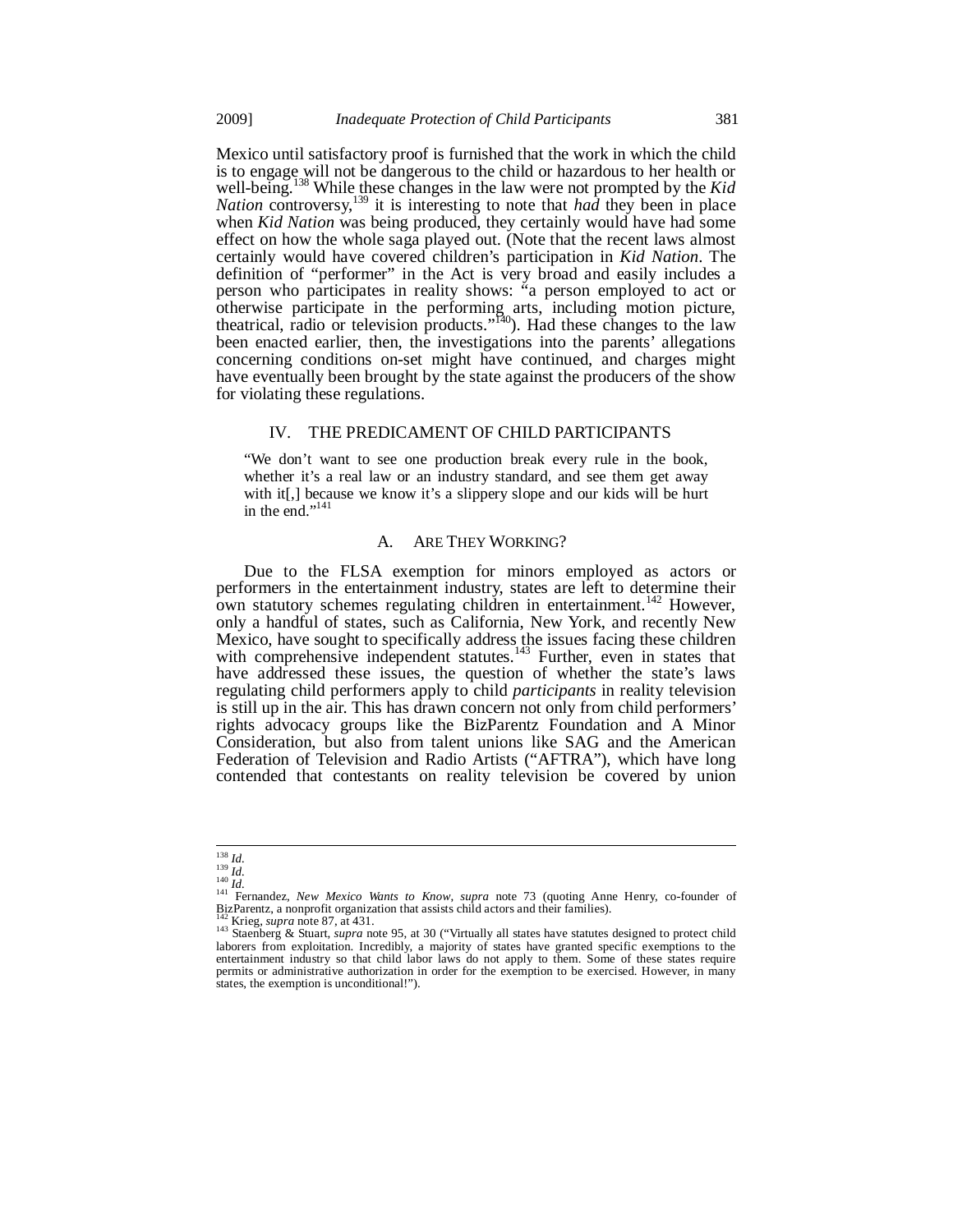382 *Southern California Interdisciplinary Law Journal* [Vol. 18:363

contracts.<sup>144</sup> This Section looks to how California has specifically dealt with this question.

# 1. *Interpretation of California Law*

The California Labor Commissioner has recognized that "a child filmed in a reality-based show is . . . subject to all of the rules and regulations governing minors in the entertainment industry."<sup>145</sup> In a letter sent out by the Labor Commissioner's office in February 2003, David L. Gurley, then staff attorney for the Labor Commissioner, responded to the concerns of a production company over the application of California labor laws regarding minors in the entertainment industry to minors in a realitybased production.<sup>146</sup> The production company was uncertain whether defining a program as a reality show would affect the coverage of child participants who were not performers (i.e. not members of AFTRA and/or SAG). Gurley states in the letter that "[w]hether or not . . . [a] production is described as a reality show is irrelevant . . . . The real question is whether [the production company] is acting as an employer, and whether the minors involved in [the show] are employees of [the company]."<sup>147</sup> Gurley concludes that the production company would be considered an employer of the child participants:  $148$ 

You indicate you will be shooting for ten continuous days. As with any reality show, the participants—to a certain extent—will be subject to the direction and control of the director, producers and other crew members. The constant presence of cameras, lighting equipment, and crew . . . do not allow a child to conduct his/her normal routine. While we understand the intent is to disrupt the minor's routine as little as possible, we are unable to discern how the constant presence of a camera crew could possibly achieve this goal. In short, *the control of the directors and producers may not rise to the level of a typical situation-comedy, but would nevertheless exercise enough control to create an employer/employee relationship*. 149

Given this interpretation, if *Kid Nation* had been filmed in California, the production would have certainly been subject to the state's labor laws. (It therefore makes sense that producers of the show purposefully sought

j

<sup>144</sup> Maria Elena Fernandez, *'Kid Nation' Parents Speak Out: Though Bound by a Confidentiality Pact, They Tell Advocacy Groups of Concerns that Children Were Fed Lines*, L.A. TIMES, Aug. 31, 2007<br>
[hereinafter Fernandez, *Parents Speak Out*].

**Letter from David L. Gurley, Attorney for Labor Commissioner, to production company (Feb. 25,** 2003) (on file with author). Gurley points to California Code of Regulations, Title 8, Section 11751(a), which defines the entertainment industry as such:

The Entertainment Industry, hereinafter referred to as the employer, shall be defined as any organization, or individual, using the services of any minor in: Motion picture of any type (e.g. film, videotape, etc.), using any format (theatrical film, commercial, documentary, television program, etc.) by any medium (e.g. theater, television, videocassette, etc.); photography; recording; modeling; theatrical productions; publicity; rodeos; circuses; musical performances; and any other performances where minors perform to entertain the public.<br>CAL. CODE REGS. tit. 8, § 11751(a) (2008).

<sup>&</sup>lt;sup>146</sup> Letter from David L. Gurley to production company, *supra* note 145.<br><sup>147</sup> *Id.* 148 *Id.* 148 *Id.* (emphasis added).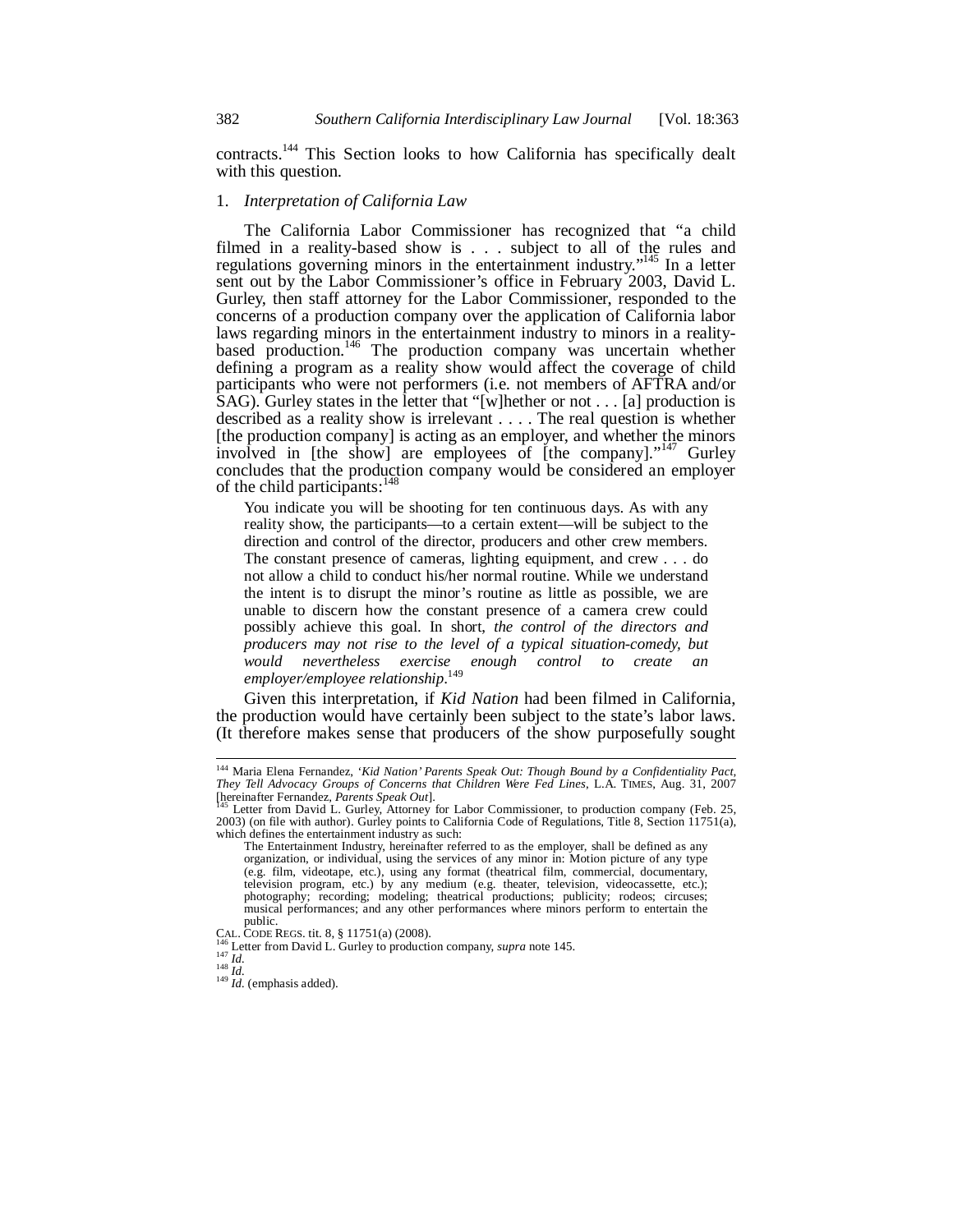out another state to film in. Notice, too, that producers did not use any children from California—or New York—in the show. Doing so would have made the production subject to laws of a state actually favorable to children.<sup>150</sup>) The conditions of the show easily meet the criteria laid out by the Labor Commissioner for establishing an employer-employee relationship. Participants were filmed for forty continuous days, and the camera crew was always present. Also, the children were undoubtedly under the control of the show's producers, physically—by request of the parents<sup>151</sup>—as well as creatively. According to some of the parents of the show's participants, who spoke confidentially to the BizParentz Foundation and A Minor Consideration, they were told by their children that, during the show, producers often gave kids lines to say or asked them to re-cast dialogue or repeat scenes.<sup>152</sup> Also, when parents watched the last day of filming in May 2007, they supposedly saw some of the children being prompted to utter lines and to review, on camera, things that happened earlier during the production.<sup>153</sup> Such direction might be routine for reality or documentary-style productions,<sup>154</sup> but consider the great amount of control producers held over the children's housing, the show's structure, and the avenues of communication at the participants' disposal. These dispel the notion that the children had any real influence over decisions on the direction of the show. By having the final say on essentially every element of production, producers held enough control over participants to create a legitimate employer-employee relationship.

Control, however, should not be the only aspect that is examined in order to determine whether an employer-employee relationship exists. Child contestants on a thirty-minute television game show are certainly controlled by the decisions of the show's director and producers, but subjecting these types of productions to child labor laws would not only be impractical, but unnecessary. Can we draw a line between reality shows and game shows in such a way as to justify the application of labor restrictions to one but not the other?<sup>155</sup> What criteria can we use to properly

j

<sup>&</sup>lt;sup>150</sup> "The participants, ages 8 to 15, hailed from 15 states, excluding California and New York, which have some of the strictest labor laws in the country. In an interview August 9, [2007,] Forman said he avoided children from those states because, 'as we looked at the labor issues, there were some issues there.'" Fernandez, *Hollywood Labor Tension*, *supra* note 5.<br><sup>151</sup> *See* Participant Agreement, *supra* note 33. In general, the contractual agreements between the

producers and participants on reality television can tell us a lot about how much control producers had over participants; see Michelle Tsai, Are Reality-TV Actors Professional?: Do the Contestants on a<br>Show like Survivor Count as Working Actors?, SLATE, Aug. 23, 2007, http://www.slate.com/id/2172697/ ("[R]eality-TV contracts are especially strict and designed to protect the producers. In many cases, people sign away practically all their rights just to appear on camera.").<br><sup>152</sup> Fernandez, *Parents Speak Out, supra* note 144.

<sup>&</sup>lt;sup>152</sup> Fernandez, *Parents Speak Out, supra* note 144.<br><sup>153</sup> *Id.*<br><sup>154</sup> *Id.* (Forman, in response to these claims that producers directed children to say or do certain things at certain times, said that all of this is ro dialogue missed because of technical difficulties or cameras not correctly positioned, and participants give interviews during which they are asked to recall moments from earlier in the production.).

Whether an employer-employee relationship exists should not be determined by the simple categorization of a show as either a reality show or a game show. Rather, the determination should be made by applying a specific set of criteria that gets to the heart of why participation in one show is<br>"work" while in another it is not Failingly producers of *Kid Nation* argued that the show was like any while, in another, it is not. Failingly, producers of *Kid Nation* argued that the show was like any other game show and that the children were mere contestants competing for prize money. *See* Wayne Friedman, *'Kid Nation' Plays in the Adult Nation*, MEDIAPOST, Aug. 30, 2007,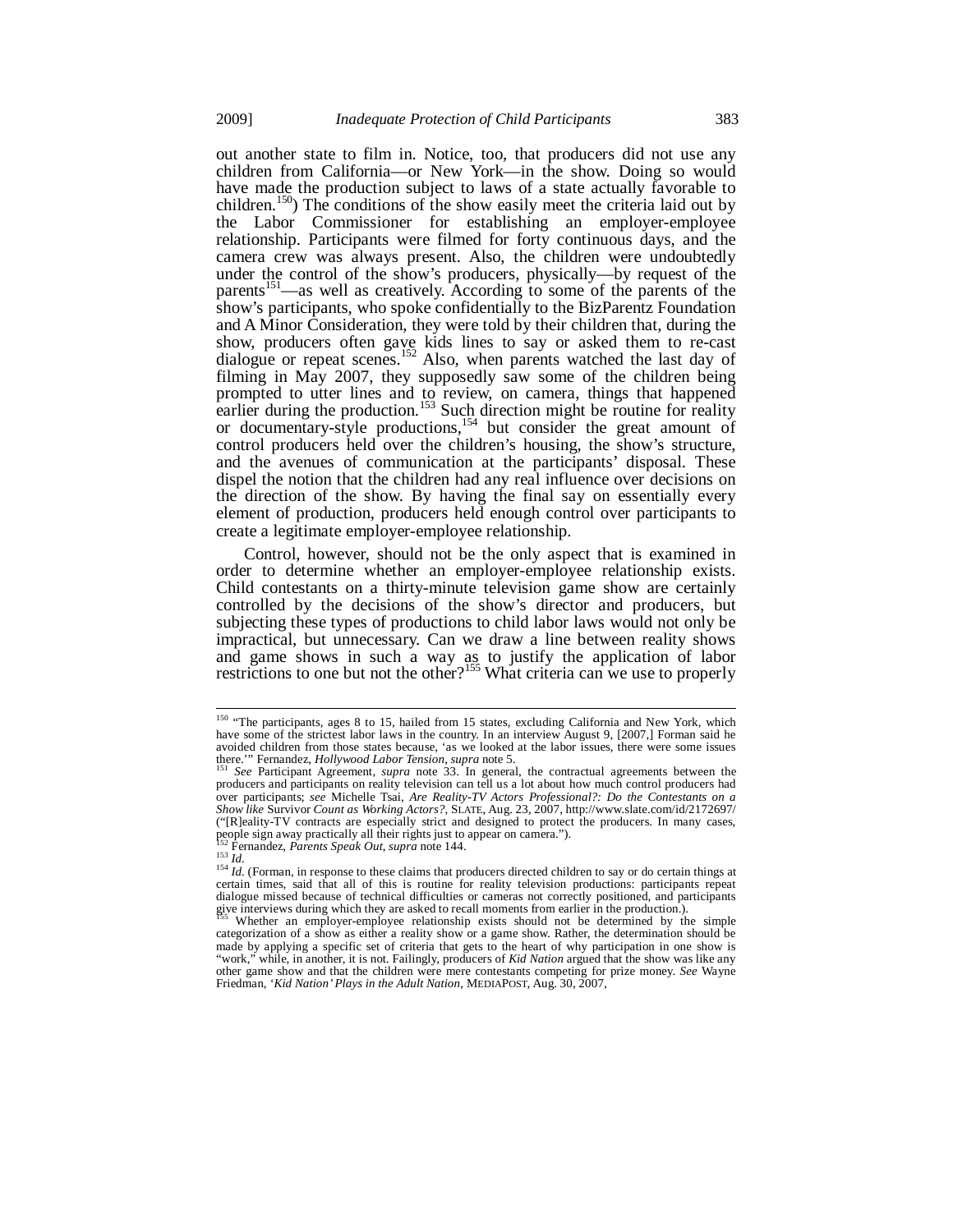differentiate between reality-based shows in deciding to which shows child labor laws should apply?<sup>156</sup> A basic difference between game shows and reality shows is the nature and amount of the contestants' participation: the type of activities contestants are asked to perform and the hours they invest performing them. *Kid Nation*, for instance, required that participants who lost a competition, or a "showdown," perform physical labor for three days, sometimes fourteen hours a day.<sup>157</sup> Participants, in general, had to perform—to be present on-set and in front of cameras—for forty days straight. Clearly, the demands made on child participants in *Kid Nation*  surpass the demands made on child contestants in a typical game show, which may only require, for example, that contestants be on-set for an hour and a half.<sup>158</sup> The more stringent and severe a show's demands, the greater need there is for the children involved to be protected.<sup>159</sup> The amount of time cameras are present, the nature of the tasks participants are asked to perform, and the length of time participants are engaged in those tasks are all good indicators of when demands on participants are great enough to warrant application of the rights and restrictions that come along with the establishment of an employer-employee relationship.

### 2. *Union Agreements*

-

Unions like SAG and AFTRA have been fighting incessantly for the enhanced protection of reality show participants. Producers of reality programs and the networks that broadcast them have continued to maintain, however, that participants are not actors and that, therefore, they are not subject to union rules dictating work conditions on television productions.160 During the *Kid Nation* controversy, both SAG and AFTRA raised major concerns about the treatment of the children on the show, with producers having seriously dodged union guidelines and regulations on work hours, supervision, education, and safety—a practice which has become all too common in the production of reality television.<sup>161</sup> However,

http://blogs.mediapost.com/tv\_watch/?p=768. Clearly, however, *Kid Nation* was not like a typical game<br>blow, and treating it as such would be absurd.

show, and treating it as such would be absurd.<br><sup>156</sup> The term "reality-based shows" here is referring to all real-time/live and/or documentary-styled<br>shows involving "real people" or non-actors.

Tasks included hauling in drinking water for the town from a distant well, caring for the town's farm animals, cleaning the town's latrines, and doing everyone's laundry.

While physical demands on child contestants may not be as harsh as they are for child participants in reality shows, the psychological demands can be just as bad. Section IV, Subsection B, details some of the potential psychological effects these demands can have on children.<br><sup>159</sup> The more that is asked of child participants, the more we should ask of the producers making those

demands.<br><sup>160</sup> Edward Wyatt, *'Kid Nation' Lesson: Be Careful What You Pitch*, N.Y. TIMES, Aug. 25, 2007, at B7<br>[hereinafter Wyatt, *Careful What You Pitch*] ("Since their beginning, reality shows, known in the trade as unscripted programming, have danced around the idea that any of the action they present is predetermined. Reality-show producers have long employed writers to invent scenarios, suggest story lines and even feed dialogue to participants. At the same time, the producers and the networks have maintained that the participants are not actors and the people working on the show are not writers, and that therefore they are not subject to union rules dictating work conditions on television productions.").

<sup>161</sup> *See* Fernandez, *Hollywood Labor Tension*, *supra* note 5. The *Kid Nation* controversy also shined light on another common practice unions are opposed to: networks creating subsidiary companies to contract with production companies not bound by union labor laws. "The purpose of using these companies is to distance themselves from any liability for labor practices or lawsuits of any kind . . . . But it's an insidious practice . . . because when you look at who is deriving the benefit . . . it leads right to the network's door.'" *Id.* (quoting Jeff Hermanson, assistant executive director of the WGA at the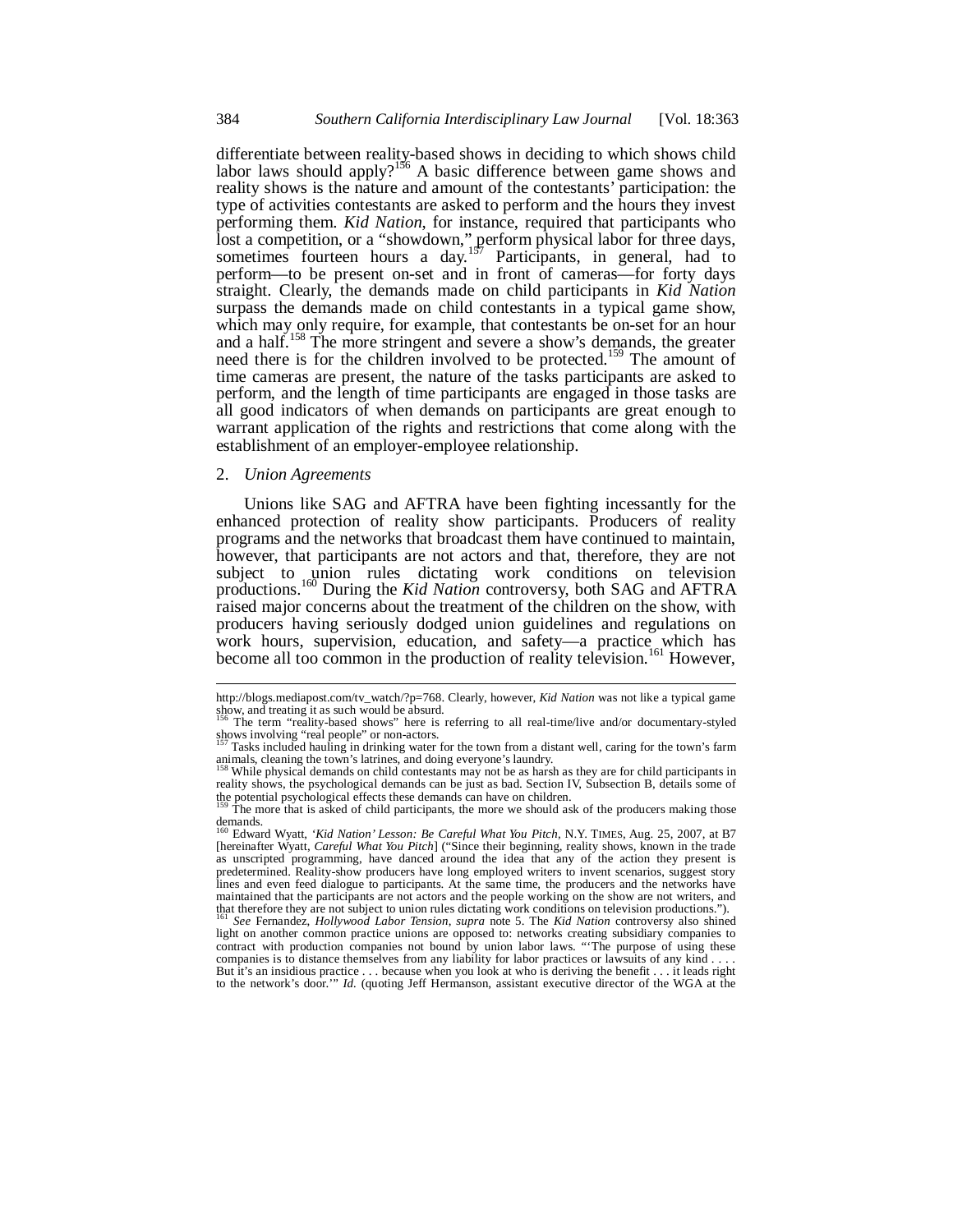the producers of reality television have a point: reality show participants do *not* have to be members of SAG or AFTRA. In fact, most may not even be eligible for membership<sup>162</sup> and, therefore, not privy to the benefits of collective bargaining. Even if participants were members, it is unclear whether the provisions of the unions' agreements would cover their participation in a reality show. The terms of the AFTRA agreement, entitled the National Code of Fair Practices for Network Television Broadcasting, cover the host, announcer, reporters, and other professional performers on reality television shows, but do not cover amateur contestants or participants.<sup>163</sup> SAG's collective bargaining agreement ("CBA") covers professional television performance, but does not mention whether its terms apply to competition by participants on reality programs.<sup>164</sup>

SAG does impose a number of additional regulations on producers whenever minors are employed.<sup>165</sup> These regulations would therefore apply to SAG signatory producers who have been found by the state of production to have employed minors. If *Kid Nation* had been filmed in California and the producers subject to SAG's CBA, then, undoubtedly, the CBA's restrictions on the employment of minors would apply. Only when production moves to another state does this issue become more complex:

It is recognized that when minors are employed in the State of California or taken from the State of California pursuant to a contractual arrangement made in the State of California, the applicable California laws and regulation shall regulate such employment. When minors are hired and employed within states other than California, the Producer shall be required to determine and comply with the prevailing law governing and defining minors. In addition to these legal requirements for minors not employed in the State of California or not taken from the State of California pursuant to a contractual arrangement made in the State of California, the Producer and the Union agree to the following provisions of Section 50 herein for the employment of minors. [Section 50 includes provisions on education, supervision, working hours, and medical care and safety requirements. $]^{166}$ 

l

time of the *Kid Nation* controversy). Magic Molehill Productions, Inc., a non-union entity and subsidiary company of CBS, held the copyright to *Kid Nation*.

SAG requires that performers render services as principal performer in a film, television program, or commercial for a signatory company or render a minimum of three days of "extra" work on a SAG signatory production. AFTRA requires merely that performers pay a registration fee. *See* DIANA APPLETON & DANIEL YANKELEVITS, HOLLYWOOD DEALMAKING: NEGOTIATING TALENT AGREEMENTS 128 (2002) ("[A] performer can [also] join SAG if he has been a member in good standing of a sister union (such as AFTRA, AEA, ACTRA) for at least one year, has worked at least one as a principal performer in that union's jurisdiction, and is current in dues.").

<sup>163</sup> Maria Elena Fernandez, *'Kid Nation': Questions and Investigations*, L.A. TIMES, Aug. 27, 2007 [hereinafter Fernandez, *Questions and Investigations*]. 164 SAG members are not permitted to work for non-guild companies (except in limited circumstances)

and are subject to disciplinary action for doing so. APPLETON & YANKELEVITS, *supra* note 162, at 9. However, because participation in certain reality programs may not be considered "work" or employment, SAG members might be able to participate, without reprimand, in shows produced by producers or studios not guild signatories.

<sup>165</sup> *See* SAG Regulations, *from* Section 50 of the 2005 Screen Actors Guild Theatrical Motion Pictures and Television Contract with Producers (July 1, 2005–June 30, 2008), *available at* http://www.onlocationeducation.com/sagregs.asp. <sup>166</sup> *Id.*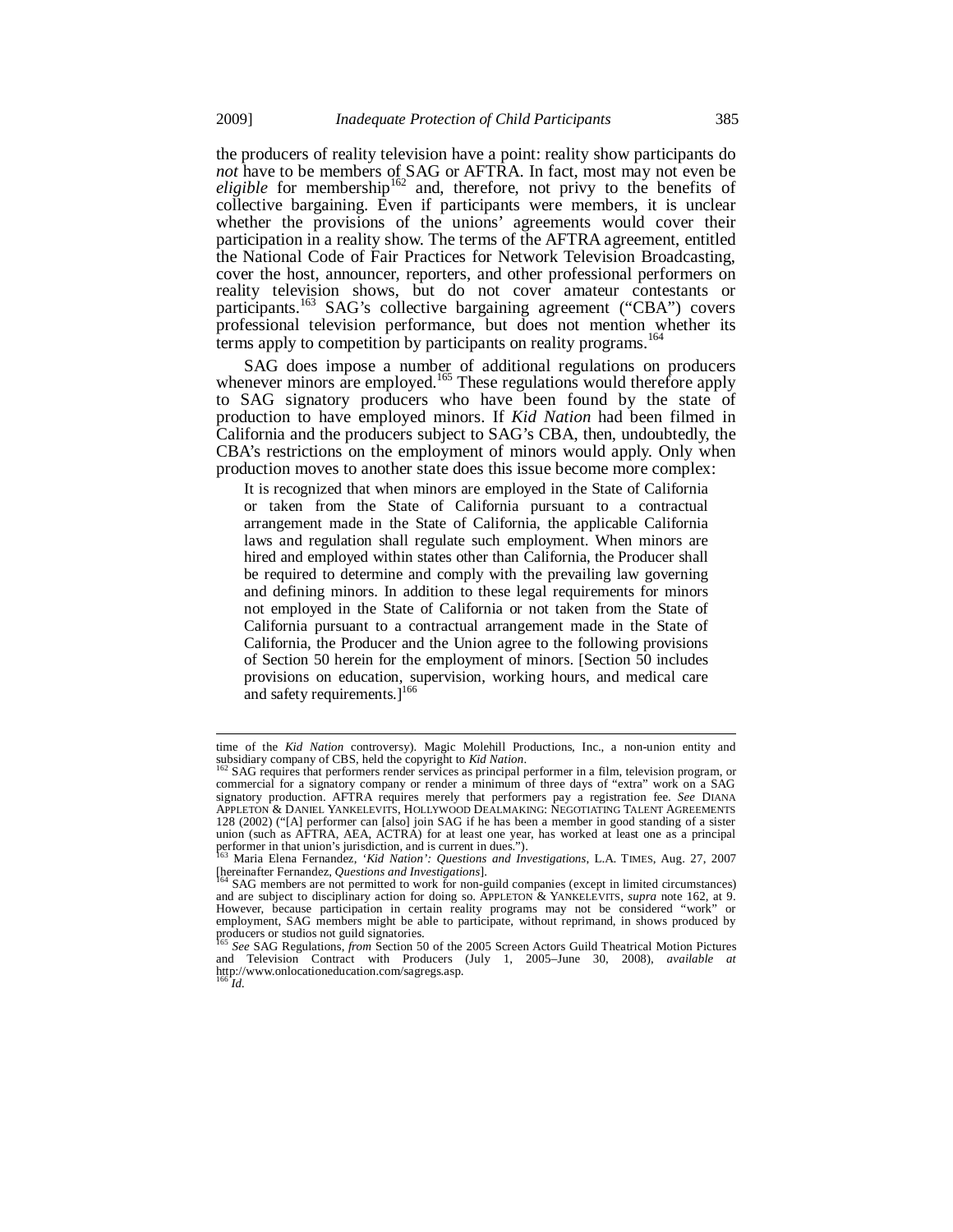The CBA seems to differ from California law on this point. While California law seems to require that, in order for California law to apply to a minor's engagement in production in states other than California, the minor be a resident of California and his/her contract be executed in California, the CBA makes no mention of a residency requirement. This suggests that, under the CBA, it might be enough—for California law to follow the minor outside the state—as long as the contract for employment was executed in California. According to the CBA, in areas of conflict between its provisions and the law of the relevant jurisdiction, the CBA is deemed modified to comply with the law, but only where the provisions of the CBA are "less restrictive" than the law.<sup>167</sup> It would follow that because the CBA is less restrictive on the matter of jurisdiction than California law, the CBA should be deemed modified to include a requirement of the minor's residency. However, such a modification seems antithetical to the clear intent of the provision and all of the other provisions of the CBA regulating minors' employment: to ensure the protection of children from dangerous situations and legal exploitation.<sup>168</sup> Limiting the jurisdiction of a regulatory scheme favorable to children goes against the best interests of these children and puts their welfare in jeopardy. But, at what point does broadening the application of California law begin to step on the toes of other states and their freedom to legislate according to their own needs and/or interests with regard to children and the entertainment industry? Arguably, states do and should continue to have this freedom, but, without minimal requirements set federally, such as the FLSA provides for child laborers *not* employed in the entertainment industry, states can continue to completely disregard the interests of minors working in the entertainment industry and provide them with little to no protection, not only to their detriment, but to the detriment of *other states*' interests in these children. Ultimately, we need to recognize that states should share a common objective here: to protect *all* minors that work within their borders.

## 3. *Duty to Promote and Protect the Best Interests of the Children*

Forman, the creator of *Kid Nation*, actively avoided choosing children for participation in the show that had performance backgrounds or were residing in California or New York.<sup>169</sup> Clearly, this was done not to find real, "all-American kids,"<sup>170</sup> but solely to avoid conflict with the unions and with the labors laws of California and New York, the only two states of the Union, with the exception of maybe Florida and now New Mexico, that have actually addressed the issues of children in entertainment. Producers

į

<sup>&</sup>lt;sup>167</sup> *Id.* ("Any provision of this Section which is inconsistent and less restrictive than any child labor law or regulation in applicable state of other jurisdictions shall be deemed modified to comply with such laws or regulations.").<br><sup>168</sup> *See id.* ("The Producers and Union, recognizing the Special situation that arises when minor children

are employed, have formulated the following provisions in addition to those contained in other Sections of this Agreement to ensure that: (a) The environment in which the performance is to be produced is proper for the minor; (b) The conditions of employment are not detrimental to the health, morals, and safety of the minor; and (c) The minor's education will not be neglected or hampered by his or her participation in such performance.").

<sup>169</sup> *See* Fernandez, *Hollywood Labor Tension*, *supra* note 5. 170 *Id.*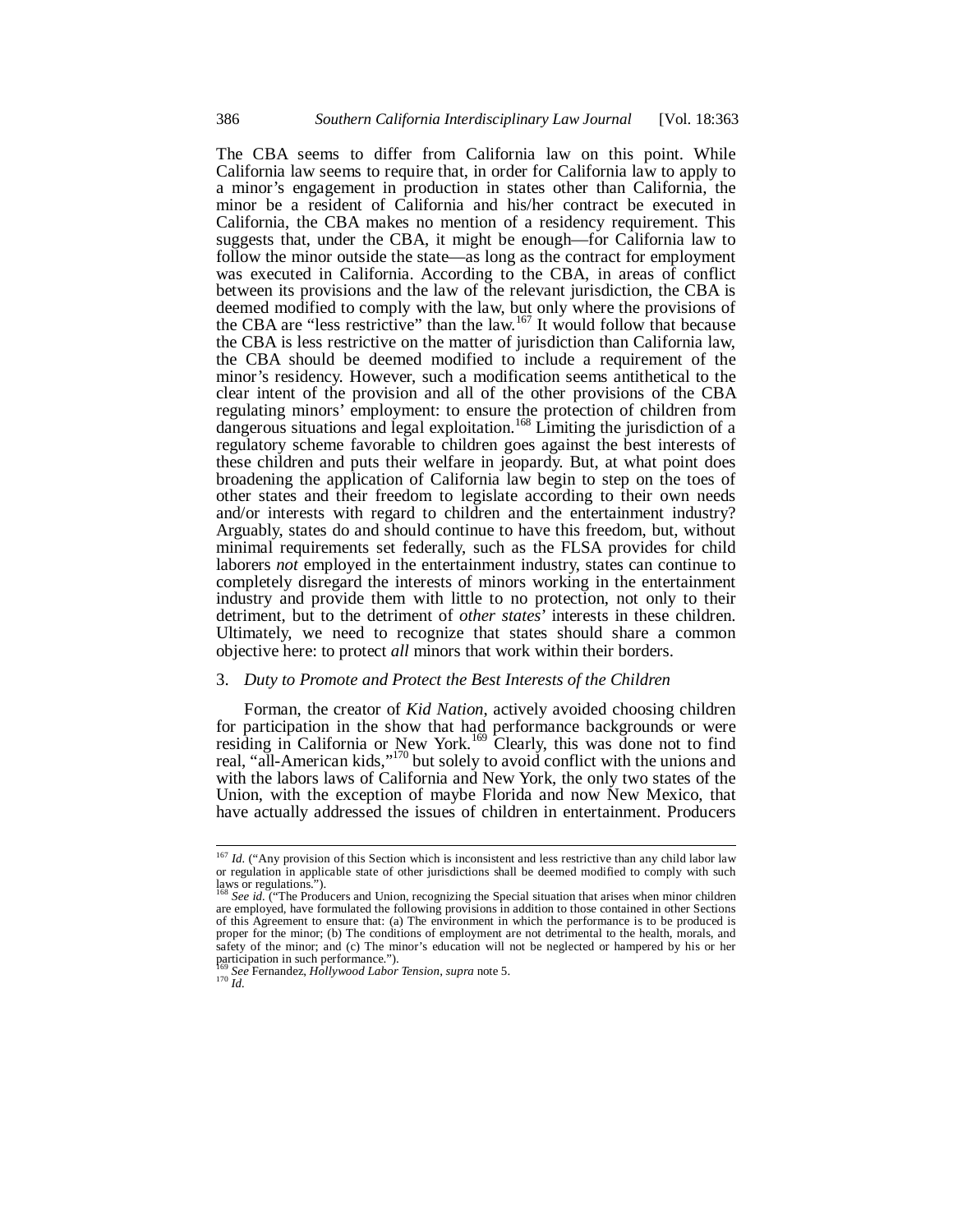should no longer be allowed this luxury. Rather, the federal government should recognize that minors working in the entertainment industry should be just as protected under federal law as minors working in other industries. Setting minimum restrictions on how long a child can work per day and how many days they can work per week is a good first step. States, in turn, need to also recognize the need to adequately protect these children and legislate accordingly, continuing to create incentives for film/TV production in their state<sup>171</sup> without disregarding the interests of children. States should, then, promote a broad interpretation of their laws, such that child participants in reality television are protected as employees of production companies when demands on them are great and conditions of production warrant application of rights and restrictions that come along with the establishment of an employer-employee relationship between participant and producer. Easy fixes to the problem of inadequate protection might be getting rid of the residency requirement in California law, relaxing the eligibility requirements for membership in actors' unions, or broadening the unions' agreements such that their terms apply to participation in reality programming. However, the implementation of any one of these would not solve the entire problem. It is time, rather, for the federal government and all states to recognize their duty to promote and protect the best interests of children in entertainment—the same duty they are called on to respect when faced with child victims of abuse, neglect, and abandonment. As a society, we must not condone the exploitation of children in any capacity. We must recognize that child participation in reality television is work and that child labor without compensation, without limits on time, and without a child's health and safety guaranteed is exploitation:

"To say that these kids aren't working is absurd . . . . This is a smooth move that reality television has been able to make, and . . . the only reason they get away with it is that they're trading on a history of documentary filmmaking. But work means submitting to conditions that are set by employers in order to generate profit for those employers. . . . [T]he only reason you can say that kids are not working is because they're not getting paid or are underpaid. In any other industry, this would be called exploitation."<sup>172</sup>

As Jeff Hermanson, assistant executive director of the WGA at the time of the *Kid Nation* controversy, put it, "'[reality television] is the sweatshop of the entertainment industry."<sup>173</sup> It is our duty to say "no more."

<sup>&</sup>lt;sup>171</sup> Via tax incentives and state grants.

<sup>&</sup>lt;sup>171</sup> Via tax incentives and state grants.<br><sup>172</sup> Fernandez, *Child Exploitation*, *supra* note 1 (quoting Mark Andrejevic, associate professor of communication studies at the University of Iowa and author of "Reality TV: kids work 14-hours days, without any days off, and get injured on occasion—we'd be outraged. An 8- year-old working all day and half the night, and the kid's employer making no promises about the 'qualifications or credentials' of the people who might treat the child in the event of an emergency?"). Fernandez, *Hollywood Labor Tension*, *supra* note 5.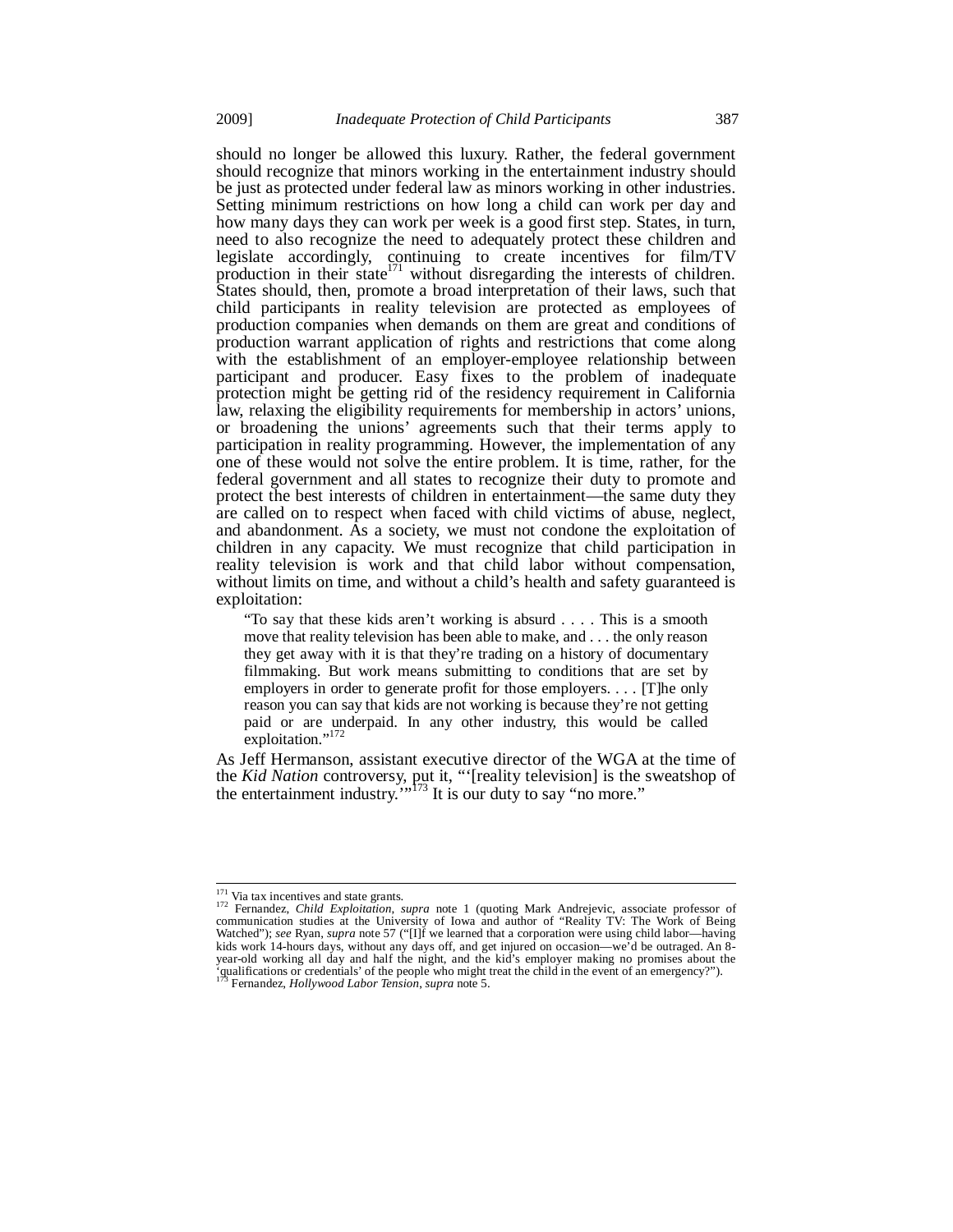# B. HOW CAN THEIR HEALTH AND SAFETY BE GUARANTEED?

"You are talking about a bunch of 10-year-olds who don't have coping skills or social skills. Inherently, maybe, it was a positive experience in some ways, but you are playing with fire. It is physically dangerous to the kids and possibly psychologically dangerous."

What sparked national media interest in *Kid Nation* was ultimately not the amount of hours kids worked or the degree to which producers avoided or neglected administrative procedure—such as failing to get the children work permits or not allowing inspections of the set—but the fact that *kids got hurt*. After allegations arose that some of the children drank bleach from an unmarked soda bottle and one accidentally splattered hot grease on herself, and, then, when more information was revealed about the nature of the show and the general treatment of the children on the show, concern grew that physical injury was not the only type of injury these children may have suffered. The experience may also have negatively impacted these children *psychologically*. The social situations that parents place their children in during the early years of their children's teenage development undoubtedly affect, positively and/or negatively, their perspectives on themselves, on others, and on their place in society and in the world in general. A negative experience in a social situation can do grave damage to a child's psyche and substantially affect the formation of that child's own identity and the development of her social skills. Imagine, then, the subject of that child's negative experience being subjected to viewing by thousands and thousands of strangers, with hundreds of articles and blog posts written on it. The child becomes a star, but for something that the child herself negatively responded to. The risk of psychological damage from participating in reality shows, like *Kid Nation*, that brings with it this kind of exposure is, thus, very real for children. This Section addresses these risks of injury—both physical and psychological—that children on reality shows face and what might be done to remove them.

# 1. *General Protection for Minors*

j

States, like California, protect children from situations where their safety or health is endangered by penalizing those that willfully cause or permit children to be placed in such situations.<sup>175</sup> Thus, parents who allow

<sup>&</sup>lt;sup>174</sup> Tenley Woodman, *It's Not Child's Play: CBS' 'Kid Nation' Show Sparks Controversy*, BOSTON HERALD, Aug. 23, 2007 (quoting David Gaucher, former producer of reality programs, such as *Blind Date* and *Queer Eye for the Straight Guy*, and a professor at Emerson College). 175 California provides for this in its Penal Code:

<sup>(</sup>a) Any person who, under circumstances or conditions likely to produce great bodily harm or death, willfully causes or permits any child to suffer, or inflicts thereon unjustifiable physical pain or mental suffering, or having the care or custody of any child, willfully causes or permits the person or health of that child to be injured, or willfully causes or permits that child to be placed in a situation where his or her person or health is endangered, shall be punished by imprisonment in a county jail not exceeding one year, or in the state prison for two, four, or six years.

<sup>(</sup>b) Any person who, under circumstances or conditions other than those likely to produce great bodily harm or death, willfully causes or permits any child to suffer, or inflicts thereon unjustifiable physical pain or mental suffering, or having the care or custody of any child, willfully causes or permits the person or health of that child to be injured, or willfully causes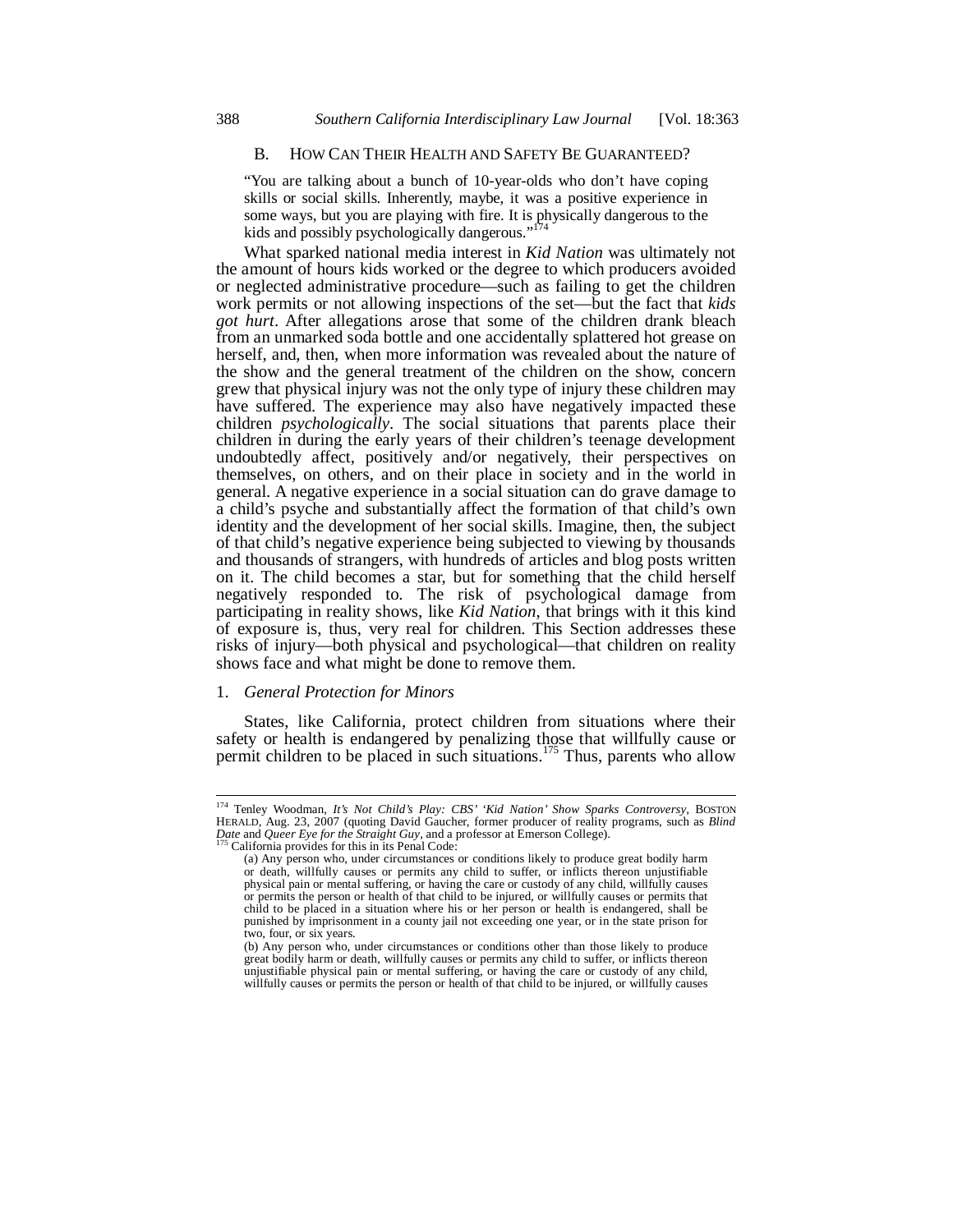their children to participate on a film or TV production where there is a sure threat of danger should be penalized under the law.<sup>176</sup> Similarly, producers who are assigned temporary care or custody of children and who then place these children into situations where their health and safety may be compromised should also be penalized. While such protection is obviously favorable to children, it is still only *retroactive* protection. Our goal should be to *prevent* harm to a child, especially when it is harm that could have so easily been avoided.

In California, supervision of a child is required whenever she is on-set, either by the child's parents or her studio teacher.<sup>177</sup> California law specifically assigns the studio teacher the responsibility of caring for and attending to the health and safety of children engaged or employed in the entertainment industry.<sup>178</sup> If a studio teacher determines that a situation is detrimental to a child's health or safety, the teacher has the authority to remove the child from the location:<sup>179</sup>

In the discharge of . . . [their] responsibilities, . . . studio teacher[s] shall take cognizance of such factors as working conditions, physical surroundings, signs of the minor's mental and physical fatigue, and the demands placed upon the minor in relation to the minor's age, agility, strength and stamina. The studio teacher may refuse to allow the engagement of a minor on a set or location and may remove the minor therefrom, if in the judgment of the studio teacher, conditions are such as to present a danger to the health, safety or morals of the minor.<sup>180</sup>

Such state-enforced supervision over children working on film or TV productions is crucial.<sup>181</sup> It allows there to be an individual present on-set who is not controlled by the studio and always has the child's best interests in mind. It also addresses the situation where producers ask a child to do a potentially dangerous task and the child, lacking better judgment, goes along with it, unable to consult with an adult she can trust and not having a concerned adult nearby to step in and remove her from the situation. States need to ensure that *all* film or TV productions involving children—even

2007 N.M. Laws Ch. 257 (S.B. 175).

or permits that child to be placed in a situation where his or her person or health may be endangered, is guilty of a misdemeanor.<br>CAL. PENAL CODE  $\S$  273a(a)–(b) (2008).

By consenting to their child's participation on *Kid Nation*, parents basically signed their child's life away, as the agreement states, flat out, that the show may take place in "inherently dangerous travel areas that may expose the Minor and other participants to a variety of unmarked and uncontrolled hazards and conditions that may cause the minor serious bodily injury, illness or death." Parents should not be allowed to agree to something like this.

<sup>177</sup> CAL. CODE REGS. tit. 8, §§ 11757, 11762 (2008).<br>
<sup>178</sup> *Id.* § 11755.3.<br>
<sup>180</sup> *Id.*<br>
<sup>180</sup> *Id.*<br>
<sup>181</sup> New Mexico's new laws on children in the entertainment industry require there be supervision by a<br>
<sup>181</sup> New Mexi state-certified trainer or technician when conditions may be considered dangerous or hazardous:

<sup>[</sup>C]hildren [can be] employed in a film or television production, where the set may be considered physically hazardous or special effects are used; provided that a New Mexicocertified trainer or technician accredited in a United States department of labor occupational safety and health administration-certified safety program specific to the film or television industry is present at all times that the child is exposed to the potentially hazardous condition.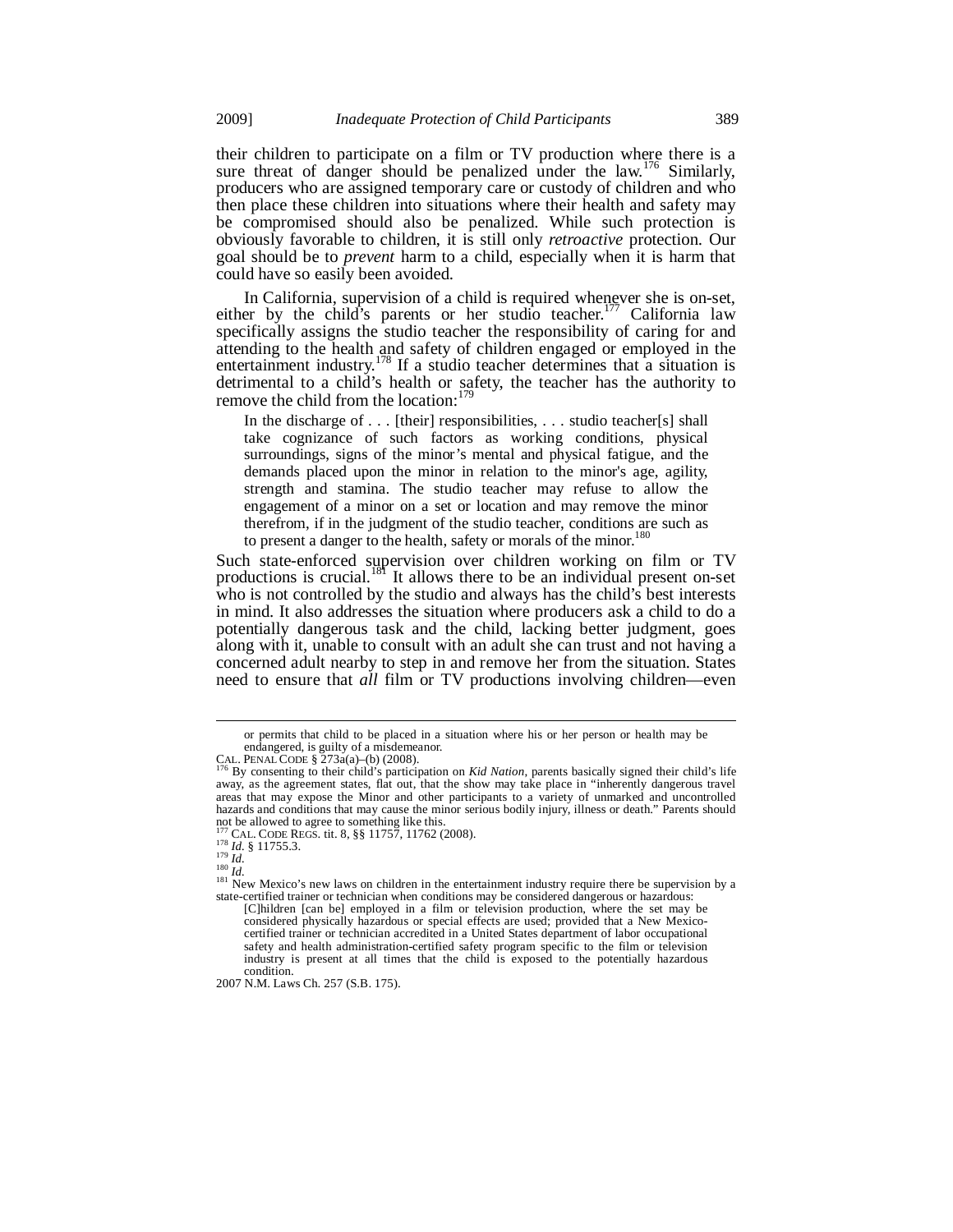documentaries—have state-certified individuals present to supervise over affairs.

## 2. *Increased Awareness of the Psychological Effects on Children*

"When producers set up a structure, they don't create it to succeed, they want to see it break down and watch the contestants acclimate. It's [about] how much can you [stretch] . . . contestants in reality TV[,] and it really becomes a question of where do you draw the line."<sup>182</sup>

Integral to viewers staying interested in a reality show are the dramatic reactions of and emotional turbulence between participants. A staple of reality shows is removing participants from their normal environments and placing them in completely new environments—ones to which participants are usually confined for a period of days, weeks, or months. The mental and emotional stress that results from this—along with the stress inherent to competition—manifests itself in the moods and attitudes of participants, making some irritable and temperamental while others grow tired and become cynical. The conflicting moods, attitudes, and personalities of participants lead to arguments, fights, and other emotional outbursts between one another. Ultimately, these outbursts are what we, as viewers, find most entertaining. However, while adults can engage in this kind of behavior and not necessarily suffer psychological damage as a result, for children it may have long-term psychological impact, including lasting emotional injury.<sup>183</sup>

Despite *Kid Nation*'s claimed noble ambition—to change the way adults look at children—its actual goal was the same as every other reality show: mental and emotional stress created by circumstance in order for a sufficient amount of conflict and drama to arise between participants, such that the show would be entertaining enough for viewers to continue to watch.<sup>184</sup> But, for shows like *Kid Nation* that use children as participants, the implementation of this formula comes at a high cost: the mental and emotional stability of the children. Simply, the parents should have known better. They were on notice, before production even started, that conditions of the show, including participants being separated from and unable to contact any family members or friends—other than through reward, as a result of winning competitions—may cause children "severe mental stress."<sup>185</sup> Parents might have taken comfort, though, in the fact that, if it got too bad, the children could always just leave. However, intense pressure

į

<sup>&</sup>lt;sup>182</sup> Woodman, *supra* note 174 (quoting David Gaucher, former producer of reality programs, such as *Blind Date* and *Queer Eye for the Straight Guy*, and a professor at Emerson College).<br><sup>183</sup> Bone, *supra* note 16 ("Susan Linn, who heads the Campaign for a Commercial-free Childhood, said

that the experience could have a long-term effect on the children, particularly those who had been ridiculed or broken down on camera."); *see also* Elias, *supra* note 17. <sup>184</sup> *See* Bone, *supra* note 16 ("The children's torment appears to be an integral part of the drama. In a

trailer for the series, one boy says: 'I'm feeling really stressed and really worried. It's just been really stressful and tough. I guess I'm just gonna have to keep pushin'.' A second little boy sobs: 'What I'm really missing is my brother.'"); *see also* Joanne Ostrow, "*Kid Nation" Has CBS on Defensive*, DENVER POST, Aug. 26,

an alternate in the Program, the Minor will be separated from and unable to contact any family (except any who are also participating in the program), friends and the Minor's regular environment for an extensive period of time. These conditions may expose the Minor and/or me to severe mental stress.").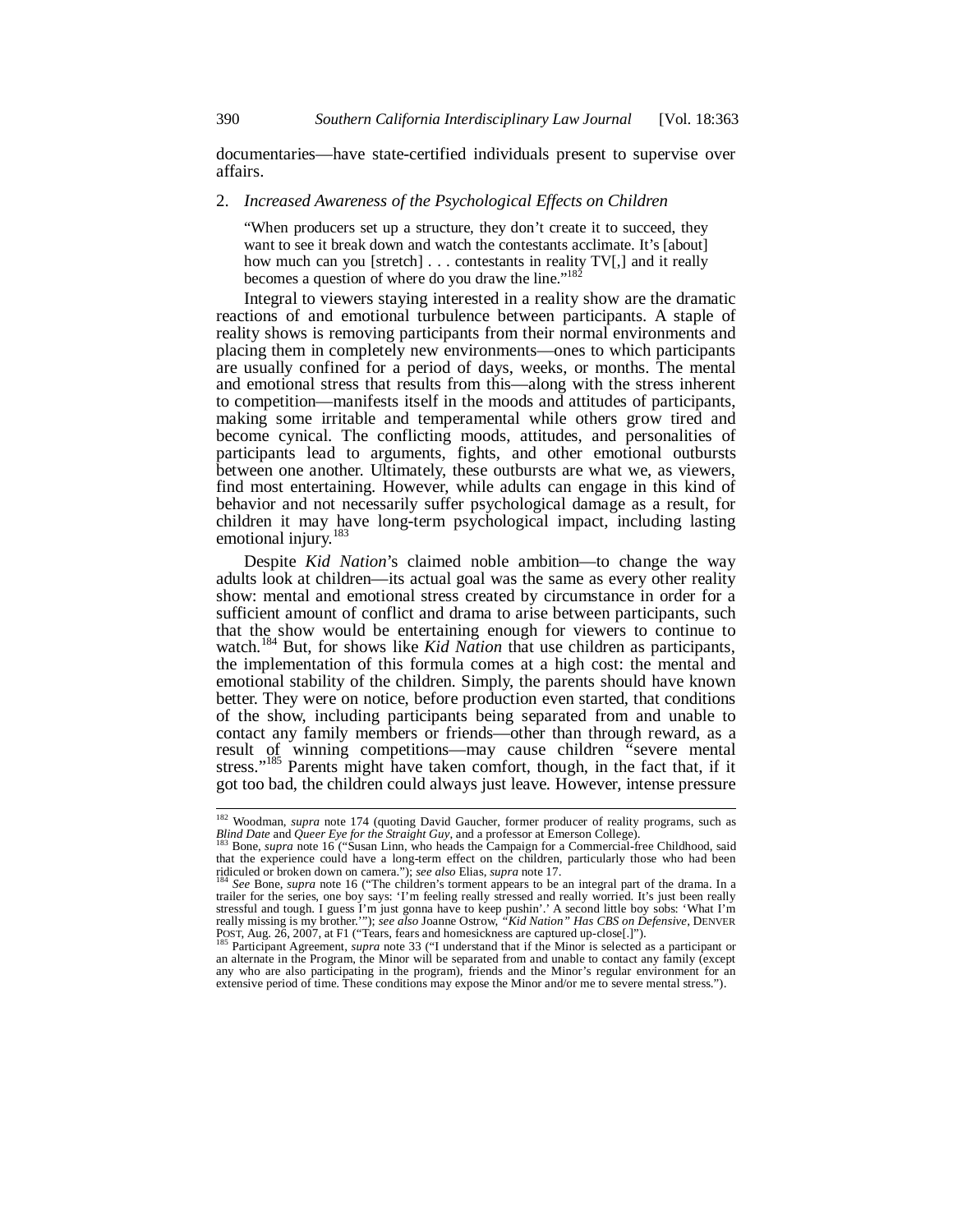was placed on these children not to, and, if one did, her departure was portrayed as a personal failure.<sup>186</sup> In the first episode, viewers watched one child have a meltdown and beg to leave the show in order to return home.<sup>187</sup> In general, children put into stressful, demanding and/or unusual situations like this one may learn things about themselves that they were not prepared to learn and which may be difficult for them to understand or internalize on their own.<sup>188</sup>

The *Kid Nation* children might also ultimately regret their experience, even though most of their initial responses to participating in the show were positive:

"Any kind of television experience is fraught with potential rewards and detriments . . . . When a parent sends child into this situation, there's a good chance that it could help the child build self-confidence, build social skills and build a network. But you don't know that going in, because it could be that your child suffers the detriments. It could suggest deficiencies that they have. They could regret the appearance and they could regret the fame."<sup>189</sup>

Certainly, the "roles" they played in the show will come back to haunt some of them later in life:

The kid who chose to leave Kid Nation early on will forever be the quitter in the dramatic machination of CBS. The 10-year-old girl who broke into tears after being scolded and ridiculed by her peers will forever live with that very real humiliation in front of a national audience. The tough kid's foulmouthed outbursts, which thankfully were largely bleeped, might not be so funny when he looks back.<sup>190</sup>

The children may also not be prepared for the level of stardom that they receive, with blogs and online chat rooms devoted to comments about them and the show. Having a child return to school after being scrutinized on

į

<sup>&</sup>lt;sup>186</sup> Elias, *supra* note 17 ("'And though show spokesmen say that kids can leave, there's intense pressure not to,' says Jana Martin, a child psychologist in Long Beach, Calif. 'The host tells them, 'You can decide if you want to give up . . . If you can't handle all of this, you can go home.' It's portrayed as a personal failure.'").

<sup>187</sup> Alessandra Stanley, *Just Like a Supervised 'Real World,' for Children*, N.Y. TIMES, Sept. 20, 2007, at A17 ("On every episode, Mr. Karsh<sup>[</sup>, the host,] asks the children if anyone wants to go home. There was one taker, Jimmy, . . . [an] 8-year-old. 'I'm really homesick,' he said. 'I am way too young for this.'"); *see* Elias, *supra* note 17 ("[Jimmy] is the only child who leaves. 'What's it going to be like for him to go back to school after crying and being homesick on national TV?' [Michael] Brody[, a Washington, D.C., child psychiatrist who teaches about kids and media at the University of Maryland] 'He's going to be perceived as a wimp.'"); *See also* Belcher, *supra* note 79 ("[T]hree homesick kids left the group.").

<sup>188</sup> On psychosocial stress and the deleterious effects it has on young adults and kids, see B.E. Compas, *Coping with Stress during Childhood and Adolescence*, 101 PSYCHOL. BULL. 393, 393–403 (1987); B.E. Compas, *Stress and Life Events during Childhood and Adolescence*, 7 CLINICAL PSYCHOL. REV. 275,

<sup>275–302 (1987).&</sup>lt;br><sup>189</sup> Fernandez, *Child Exploitation*, *supra* note 1 (quoting Matthew Smith, chairman of the Department of <sup>189</sup><br>Communication at Wittenberg University in Ohio and editor of "Survivor Lessons: Essays on Communication and Reality Television"); *see* Peter Sheridan, *Is This the Most Disturbing TV Show Yet?*, EXPRESS (U.K.), Sept. 22, 2007 ("'Though they may have survived the bleach, burns and other physical calamities, the psychological scars will remain,' warns Beverly Hills psychiatrist Dr. Carole Lieberman. 'The show should be made to pay for the years of psychotherapy the kids will need to cope with their experience and the knowledge that their parents pimped them to be on TV for the vicarious thrill of fame.'"). 190 Jeffrey M. McCall, *Thank You, America, for Despising 'Kid Nation'*, CHI. SUN-TIMES, Nov. 4, 2007,

at B5.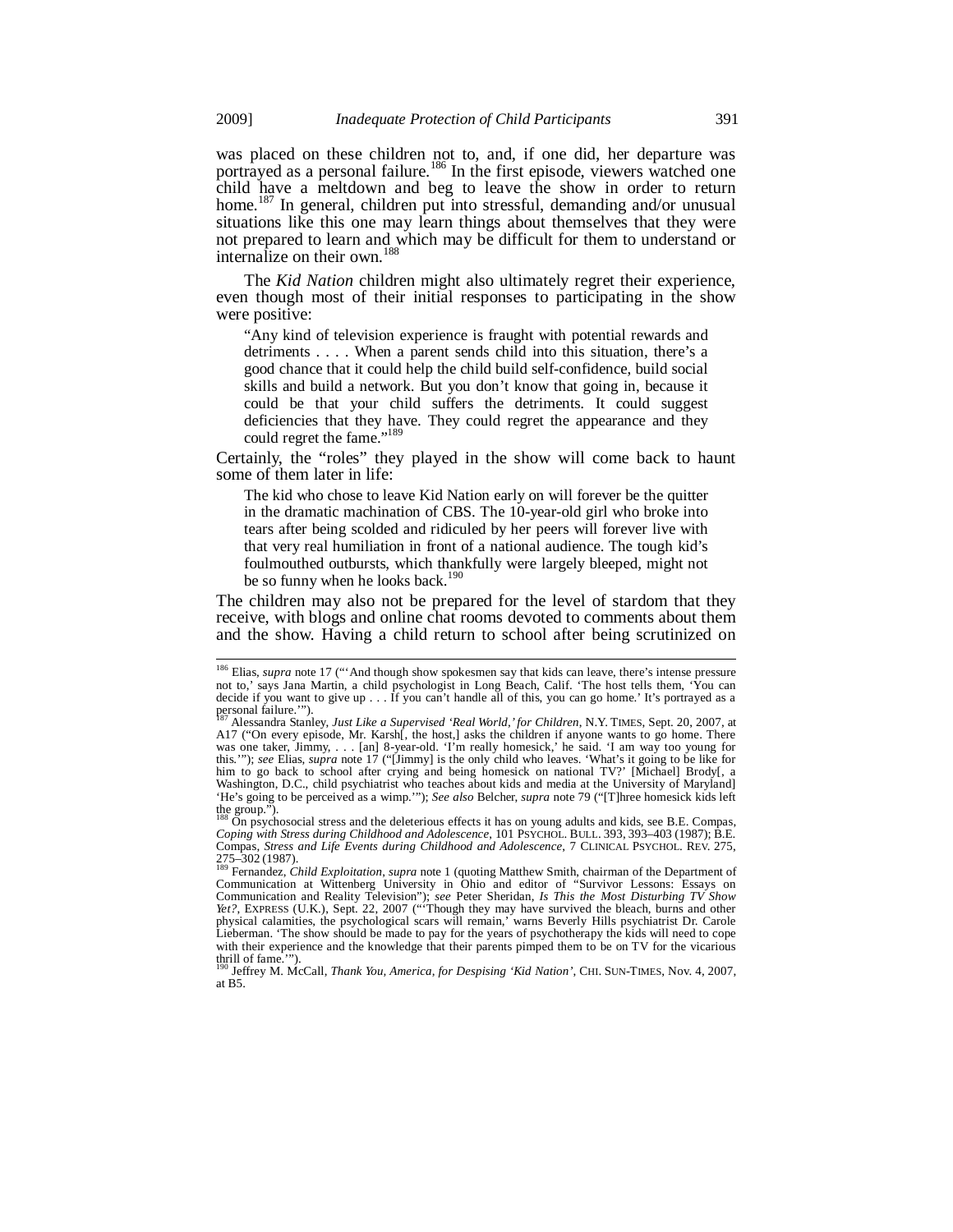national television could also lead to distress and alienation from her academic and peer communities. Young children are especially not emotionally resilient enough to cope with these potentially psychologically damaging effects on their fragile psyche.

Because these children were filmed every day for forty days and were subjects of an unusual amount of attention, they may have difficulty returning to more "normalized" lives and following rules of conduct in the classroom and at home. Further, they might develop an entitlement complex after being awarded high sums of money (i.e. gold stars) for excellence in their behavior and efforts.<sup>191</sup> Ages eight through fifteen encompass critical years for the development of identity, morality, and empathy, and, without proper modeling from parental figures, or a system of checks and balances to teach repercussions of ill-doing, these systems may go haywire, resulting in children becoming stunted in their development of these important systems.<sup>192</sup> Having younger children away from their parents for so long could also result in their dysfunctional attachment to their parents. Insecure or avoidant attachment can, in turn, lead to a variety of difficulties later in life, including antisocial personality disorders, borderline personality disorders, and anxiety spectrum disorders.<sup>193</sup> Whether these social and developmental issues might affect any of the *Kid Nation* children—or child participants on reality television in general—is yet to be known. But, if the difficulties that child *performers* have had adjusting to life as adults are any indication, it does not look promising for these children. Though the law cannot fully solve such mental health issues, parents can help. Parents ultimately need to show better judgment as to what they sign their children up for: attractive offers may have unattractive consequences.

# C. CAN THEY DISAFFIRM?

A final question arises as to whether a child can disaffirm, or get out of, an agreement that both she and her parents sign. In California, a contract of a minor may be disaffirmed by the minor before majority.<sup>194</sup> This is logical: "it is the policy of law to protect a minor against herself and her indiscretions and immaturity as well as against the machinations of other people and to discourage adults from contracting with an infant."<sup>195</sup>

j

<sup>&</sup>lt;sup>191</sup> On effects of inconsistent parenting and inconsistent rules of conduct, and the effects of such, see F.<br>E. Gardner, *Inconsistent Parenting: Is There Evidence for a Link with Children's Conduct Problems?*,

<sup>17</sup> J. ABNORMAL CHILD PSYCHOL. 223, 223–33 (1988). 192 *See* ARNOLD P. GOLDSTEIN & GERALD Y. MICHAELS, EMPATHY: DEVELOPMENT, TRAINING, AND CONSEQUENCES (Lawrence Erlbaum Assocs., Inc. 1985); James E. Marcia, *Identity and Self Development*, *in* 1 ENCYCLOPEDIA OF ADOLESCENCE 529 (Garland Publ'g, Inc. 1991); T. M. McDevitt, R. Lennon, & R. J. Kopriva, *Adolescents' Perceptions of Mothers' and Fathers' Prosocial Actions and Empathic Responses*, 22 YOUTH & SOC'Y 387, 387–409 (1991); RIGHTS AND WRONGS: HOW CHILDREN

AND YOUNG ADULTS EVALUATE THE WORLD (Marta Laupa ed., Jossey-Bass Inc. 2000).<br><sup>193</sup> On attachment and its importance, see M.D.S. Ainsworth, *Attachments Beyond Infancy*, 44 AM.<br>PSYCHOLOGIST 709, 709–16 (1989); on dysfuncti 19–52, 107–127 (1944). 194 CAL. FAM. CODE § 6710 (2008); *see also id.* § 6700 ("[A] minor may make a contract in the same

manner as an adult, subject to the power of disaffirmance[.]").<br><sup>195</sup> Niemann v. Deverich, 98 Cal. App. 2d 787, 793 (1950).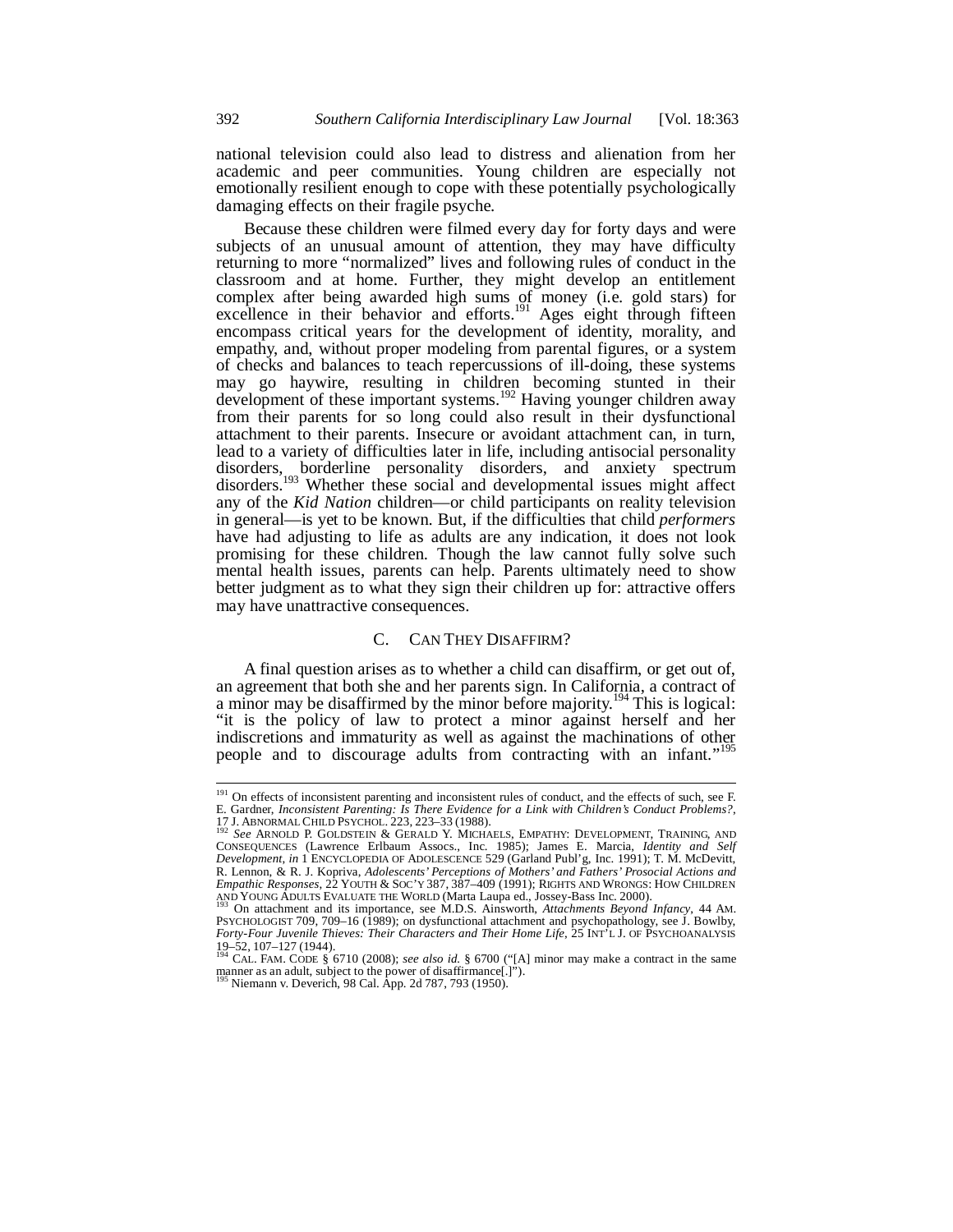However, section 6751 of the Family Code provides that a contract entered into by a child performer cannot be disaffirmed for reasons of infancy if the performance contract was approved beforehand by the superior court of the county where the minor resides or is employed or where the principal office of one of the parties is located.<sup>196</sup> In other words, approval by the court of a minor contract—performance or otherwise—places a significant limitation on a minor's ability to later disaffirm. However, in a 2007 case, *Berg v.*  Taylor,<sup>197</sup> the California Court of Appeals held that Craig, a minor, was entitled to disaffirm an agreement with his manager, even though his mother also signed the contract. Here, though, Craig was a principal of a contract rather than a third party beneficiary, and the contract was not for the necessities of life for Craig or his family (which, if it was, would have resulted in the court finding "compelling reasons" for justifying binding Craig to the contract).<sup>198</sup> The court also held that the disaffirmance of the agreement by Craig did not operate to terminate contractual obligations of his mother.<sup>199</sup> She still remained subject to its terms. So, while it is still unclear whether *Berg* applies to all contracts or merely talent-manager agreements, it is important to note here that the court basically recognizes, through its holdings, that children have certain rights independent of the actions taken by their parents in contractual arrangements. Such a statement represents a significant move towards greater protection of the rights of children in contract law. However, it should also be recognized that disaffirmance is yet another *retroactive* solution, and it does not address how the harm that causes the child to seek disaffirmance should be prevented.

#### V. CONCLUSION

Our fascination with shows like Kid Nation should be a call for a new sense of community and purpose. . . . We can demand better lives for our children instead of exploiting their hardest moments for boosts in TV ratings. We just need to put down the remote control and act.<sup>200</sup>

While *Kid Nation* turned out to be, for many television critics, just another uninteresting reality program with lackluster ratings, given the magnitude of the pre-premiere controversy, the show represents a

į

<sup>&</sup>lt;sup>196</sup> A minor's ability to disaffirm, thus, depends on whether or not the other party sought court approval of the contract:

A contract, otherwise valid, . . . entered into during minority, cannot be disaffirmed on that ground either during the minority of the person entering into the contract or at any time thereafter, if the contract has been approved by the superior court in any county in which the minor resides or is employed or in which any party to the contract has its principal office in this state for the transaction of business.<br>CAL. FAM. CODE  $\S$  6751(a).<br> $^{197}_{12}$  56 Cal. Rptr. 3d 140 (Ct. App. 2007).

CAL. FAM. CODE § 6751(a).<br><sup>197</sup> 56 Cal. Rptr. 3d 140 (Ct. App. 2007).<br><sup>198</sup> Id. at 149–50.<br><sup>209</sup> Adam Searing, *'Kid Nation' Is Really Adults Behaving Badly*, NEWS & OBSERVER (Raleigh, NC),<br><sup>200</sup> Adam Searing, *'Kid Nation* was upset but persevered to get to the top of the mountain. However, his distress was not entertainment. Knowing that such moments are being filmed for millions turn us from moral adults with responsibility for helping children into self-absorbed voyeurs taking pleasure from the distress of the most vulnerable." *Id.*